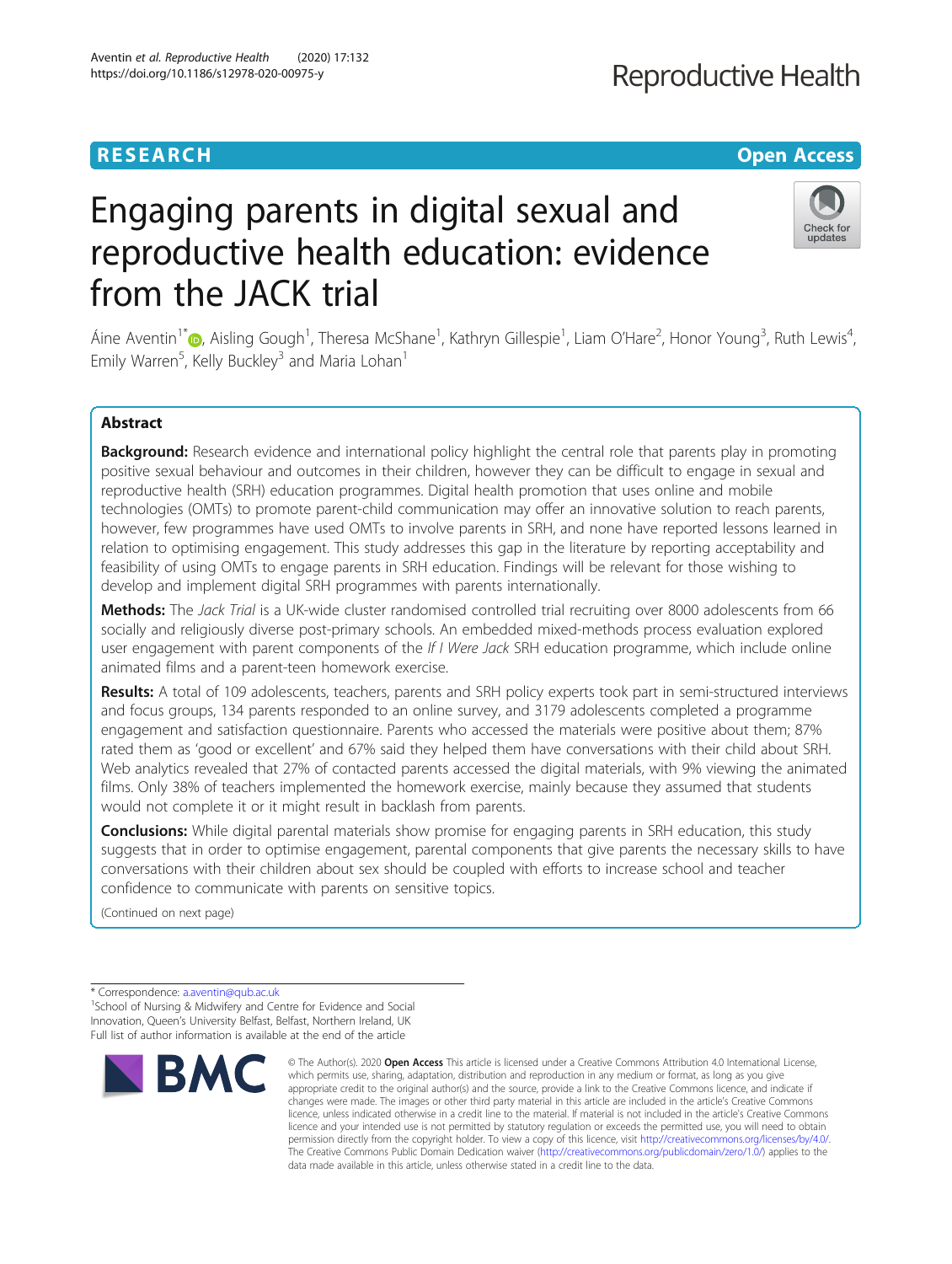(Continued from previous page) Trial registration: [ISRCTN99459996](http://www.isrctn.com/ISRCTN99459996).

Keywords: Sexual and reproductive health, Sex education, Relationships and sexuality education, Digital health, Parent engagement, Adolescent health, Interventions, Randomised controlled trial, Process evaluation

# Plain English Summary

We now understand that successful school-based Relationships and Sexuality Education (RSE) programmes need to take a multi-pronged approach involving adolescents, peers, parents, and wider community-based service providers [\[1](#page-14-0), [2](#page-14-0)]. Internationally, schools are therefore increasingly encouraged to involve parents in RSE, yet few school-based RSE programmes manage to do this successfully. Barriers to engaging parents include parents' inability to attend workshops due to other commitments, lack of time or motivation, perceived embarrassment or underestimations of the value of RSE [\[3](#page-14-0)]. Digital health promotion that uses online and mobile technologies (OMTs) to promote parent-child communication may offer an innovative solution to reach parents [[4\]](#page-14-0). However, there are few existing programmes that use OMTs and insufficient evidence regarding the acceptability of these methods in general. To better understand how we might engage parents and encourage communication with their children about sexual and reproductive health (SRH), we worked with UK parents, teachers and SRH experts to make two animated films, which were delivered as part of an RSE programme during a UK-wide school-based research trial. The aim of the study was to assess user engagement with the parental components in relation to three concepts: 1) implementation fidelity (was this programme component carried out as intended?); 2) acceptability and feasibility (if carried out, was it considered good or bad?); and 3) general barriers and facilitators to using OMTs with parents in school-based SRH promotion. The findings offer recommendations for programme development and future research seeking to use digital SRH education for parents. A key message is that while digital parental materials show promise for engaging parents in SRH education, in order to optimise engagement, parent materials that address barriers to parental engagement should be coupled with efforts to increase school and teacher confidence to communicate with parents on sensitive topics.

# Background

### Adolescent sexual risk behaviour

Sexual initiation and activity in adolescence is common. While statistics vary greatly by country, gender, age, ethnicity and socio-economic status  $[5-11]$  $[5-11]$  $[5-11]$  $[5-11]$  $[5-11]$ , in most countries around the world at least a third of unmarried adolescents have had sexual intercourse by the time they are 19, with some form of partnered intimate activity common among 14-year-olds [[7,](#page-14-0) [12](#page-14-0)–[19\]](#page-15-0). Sexual risk behaviours such as early sexual initiation, sex with multiple partners, and inconsistent contraceptive use are associated with unintended early pregnancy and increased susceptibility to sexually transmitted infections (STIs) including HIV [[9,](#page-14-0) [18](#page-15-0), [20](#page-15-0)]. In high-income countries such as the UK, around half of teenage pregnancies result in abortion; for those teenagers who do become parents, negative health, economic and social outcomes are reported [\[21](#page-15-0)]. Further, infant mortality rates are 60% higher for babies born to teenage mothers and children of teenage mothers are more likely to experience prematurity, low-birth weight, poverty and to become teenage parents themselves [\[21](#page-15-0)].

# Parental influences on adolescent risk behaviours

Parents and primary caregivers play a central role in adolescents' lives and research demonstrates that they can influence their children's sexual behaviours including condom use and the timing of, and circumstances surrounding, sexual initiation [\[1,](#page-14-0) [22](#page-15-0)–[32\]](#page-15-0). Often indicated as adolescents' primary source of information about contraceptive decision-making [[33](#page-15-0)], parents can play an important role in supervising adolescent activity, conveying appropriate sexual health information to their children, modelling open and respectful communication about sex, and can exert a substantial influence on adolescents' attitudes, values and beliefs in relation to SRH [[26](#page-15-0)–[28](#page-15-0), [30\]](#page-15-0). Meta-analyses have demonstrated that SRH programmes involving parents improve communication about SRH between parents and adolescents [[29\]](#page-15-0) and increase safer sex behaviours [[23,](#page-15-0) [30\]](#page-15-0).

## Parent-teen communication about sex

Despite the potential for positive effects and the fact that both parents and adolescents report wanting to communicate about SRH [\[34](#page-15-0)–[37\]](#page-15-0), a significant proportion of adolescents around the world report rarely or never discussing sex with their parents [\[30](#page-15-0), [32](#page-15-0), [35](#page-15-0), [38](#page-15-0)–[41\]](#page-15-0). Parents often fail to have timely discussions, with as many as 40% of adolescents engaging in sexual behaviour before parents discuss SRH with them [[42](#page-15-0)]. Barriers such as embarrassment, inaccurate knowledge, low selfefficacy, religious and cultural beliefs opposed to comprehensive RSE, and parental underestimation of their child's sexual behaviour, may prevent some parents from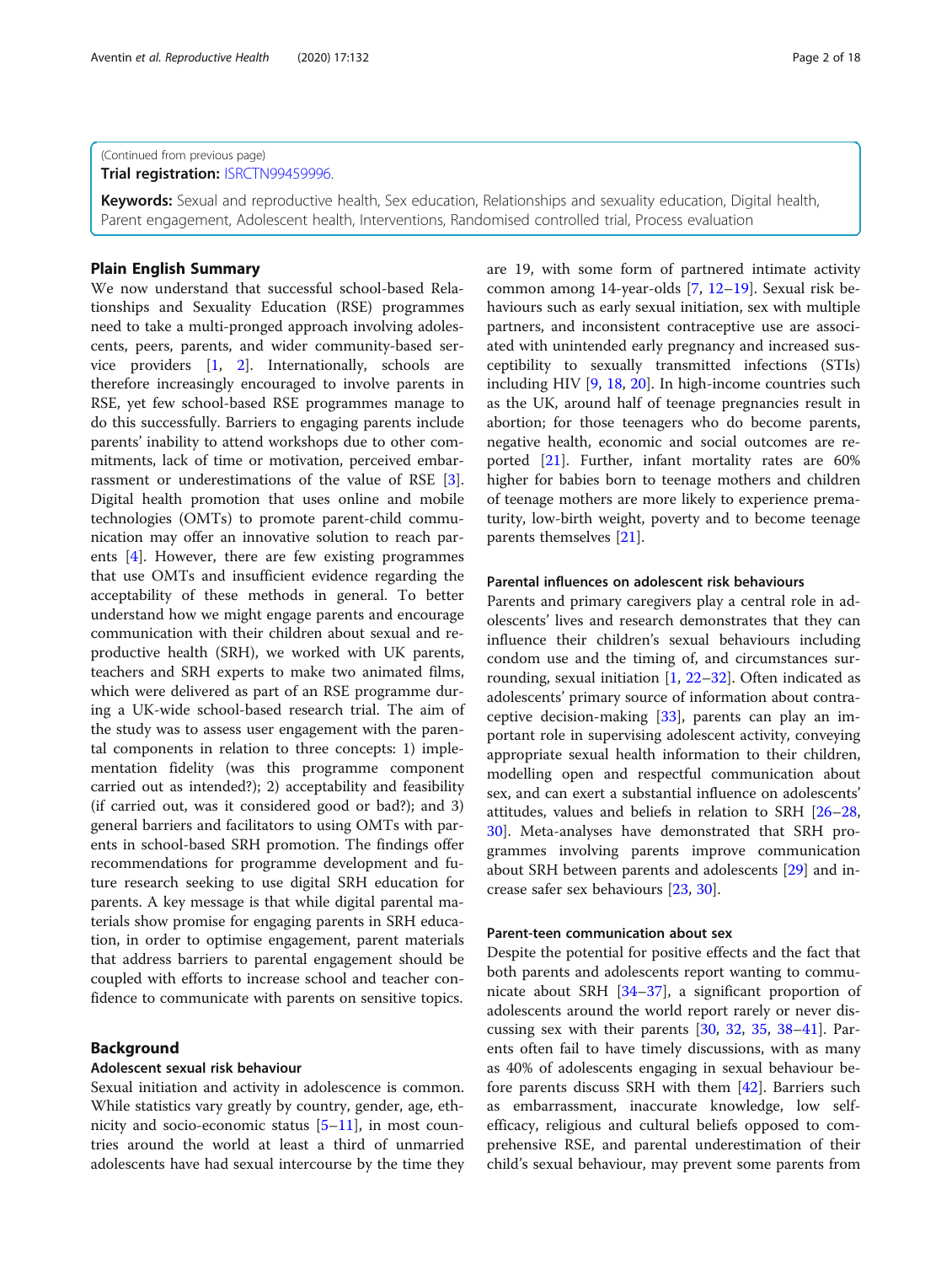communicating about these issues [[34,](#page-15-0) [35,](#page-15-0) [43](#page-15-0)–[45](#page-15-0)]. In one study parents reported that while during preadolescence their children often initiated discussions with them about sex and sexuality, by the teenage years, adolescents were more inclined to close down such conversations initiated by parents [\[41](#page-15-0)]. Further, lack of communication at home is sometimes coupled with a lack of RSE at school when parents exercise their right to remove their children from school-based RSE. While research suggests that most parents want their children to obtain accurate and comprehensive RSE in schools, some parents are fearful that it will undermine ethnoreligious beliefs. This perceived clash of values has recently led to high-profile public demonstrations of parents outside schools in the UK [\[46](#page-15-0)]. Specifically, these parents are protesting against the UK Government's plans in England and Wales to disallow parental rights to withdraw their child from newly introduced government mandated RSE education [[47,](#page-15-0) [48](#page-15-0)].

Adolescents also report mixed views about engaging in SRH-related activities with their parents [[49](#page-15-0), [50](#page-15-0)] with feelings of awkwardness, generational differences and relationship difficulties constituting key barriers. The perceived implications of conversations about SRH is also key, with many young people hesitant about initiating conversations that might lead their parents to assume they are having sex  $[51, 52]$  $[51, 52]$  $[51, 52]$  $[51, 52]$  $[51, 52]$  and some parents fearing that discussing SRH may encourage sexual activity [[45\]](#page-15-0).

# Gender differences in intergenerational communication about sex

Internationally, mothers feature more predominantly than fathers in relation to communicating with their children about sex, particularly in relation to communicating with daughters  $[1, 30, 53-55]$  $[1, 30, 53-55]$  $[1, 30, 53-55]$  $[1, 30, 53-55]$  $[1, 30, 53-55]$  $[1, 30, 53-55]$  $[1, 30, 53-55]$  $[1, 30, 53-55]$ . In a study of UK adolescents [[54\]](#page-16-0), 43% of girls reported that their mother was a source of information about sex, while only 7% cited their father. Among boys, a similar proportion cited either their mother (20%) or father (18%). Further, it appears that young people themselves (particularly girls) have a preference for same-sex communication with parents [\[54](#page-16-0), [55](#page-16-0)]. In Tanton et al.'s study [[54\]](#page-16-0) of adolescents who felt they ought to have known more about sex, 40% of girls reported their mothers as a preferred source, while 23% of boys cited their fathers and 15% cited their mothers.

While there has been little research exploring fathers' roles as sex educators, it has been suggested that whilst they often aspire to be able to speak to their children about sex in order to promote father-child intimacy, they are hindered by gendered norms that place mothers in the role of primary parental sex educators for both sons and daughters [\[41,](#page-15-0) [56](#page-16-0)]. Further, father's silence in relation to communicating has been related to fathers'

constructions of 'sexuality as taboo'; perceptions that are thought to endure from their own experiences of sex education as children [\[57](#page-16-0)].

Research also suggests that gender differences exist in relation to the impact of parent-child communication about sex on sexual behaviour and outcomes, with impacts emerging as more significant following mother– child than father–child communication [[30\]](#page-15-0). A recent study exploring father-son communication among African Americans, however, demonstrated that father–son communication is an important factor in decreasing adolescent males' sexual risk behaviours and HIV risk [\[58](#page-16-0)].

#### Parent-teen communication programmes

While increasingly, school-based RSE programmes attempt to address these barriers [[29\]](#page-15-0), the provision and evaluation of educational and pragmatic tools for parents has been largely absent. In a recent meta-analysis of trials seeking to reduce STI risk among adolescents, only 12.7% involved parents as programme participants [\[59](#page-16-0)]. This overlooks evidence indicating that programmes that reach beyond the classroom (including those with parental, peer and community components) are more effective  $[60-63]$  $[60-63]$  $[60-63]$  $[60-63]$  $[60-63]$ , particularly with adolescent men  $[64]$  $[64]$ . RSE programmes that do not engage parents ignore the fact that adolescents influence, and are influenced by, the world around them [\[65,](#page-16-0) [66\]](#page-16-0). Indeed, it is well-recognised that a 'whole school approach' (which involves young people, school staff, parents and the wider community in the development of RSE curricula) is one of the most important elements of effective RSE [\[47,](#page-15-0) [67\]](#page-16-0). This approach has been embedded within the development of the new curriculum in Wales [[67](#page-16-0)],recently proposed as a positive approach by the Department of Education in England [[47](#page-15-0)] and recommended by international policy relating to sexual education [\[4\]](#page-14-0).

The neglect to involve parents in RSE may be, in part, explained by reported difficulties engaging them [[3](#page-14-0), [68](#page-16-0)] and the expense of facilitated face-to-face workshops, which most programmes with parents to date have utilised [[29\]](#page-15-0). The JACK feasibility trial engaged only 7% of eligible parents in its school-delivered face-to-face workshops [[3,](#page-14-0) [52\]](#page-16-0) and other research reports similar difficulties engaging parents [\[69](#page-16-0)–[72\]](#page-16-0). Barriers to engagement and implementation fidelity (although underreported in the literature) are likely to include parents' inability to attend workshops due to other commitments, lack of time or motivation, perceived embarrassment or underestimations of the value of RSE in general [[3\]](#page-14-0). There have, therefore, been calls for innovative programmes that can help extend reach, while also providing parents with knowledge about SRH and guidance for successful communication with adolescents [\[29](#page-15-0), [35](#page-15-0), [43](#page-15-0)].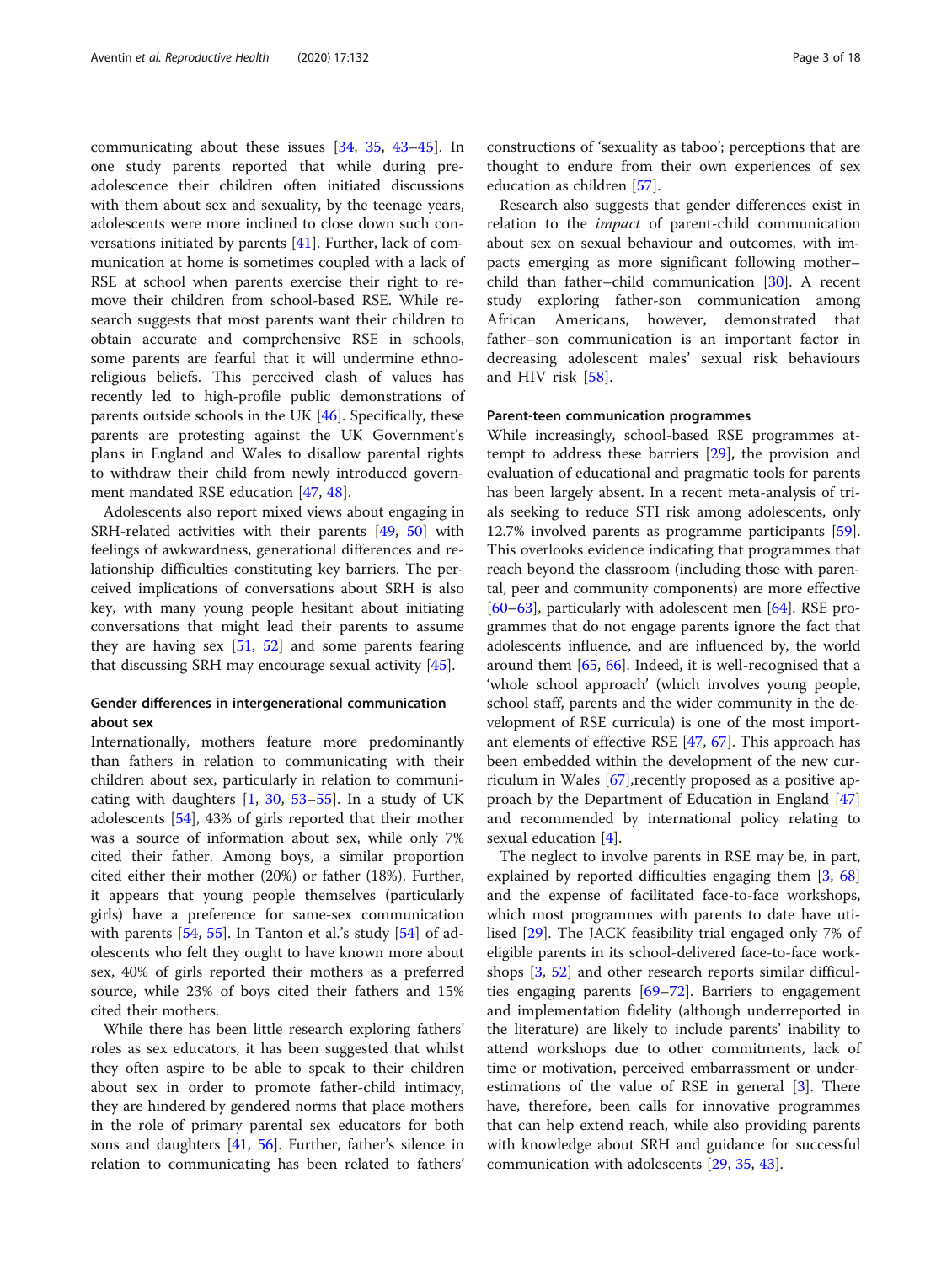# Digital RSE

Online and mobile technologies (OMTs) may present opportunities for increasing reach and decreasing perceived embarrassment of parental involvement in RSE. An advantage of OMTs is that they offer the potential for providing innovative, evidence-informed technologies that increase reach and help maintain implementation fidelity [[50\]](#page-15-0). Further, low-dose, self-directed, easilydisseminated modes of delivery, have been found to have similar effects than high-dose, intensive (and much more expensive) programmes [[29,](#page-15-0) [34](#page-15-0), [73](#page-16-0)].

While the potential of these modalities has been highlighted [\[50,](#page-15-0) [74\]](#page-16-0), there remain a lack of programmes utilising OMTs to engage parents and a dearth of research evidence regarding implementation fidelity and end-user perceptions of their acceptability and feasibility. In a 2013 review of 44 programmes that involved parents in SRH education [[1\]](#page-14-0), none made use of OMTs for behaviour change. By 2019, a review of 31 SRH programmes involving parents, included only two that made use of digital methods [[23\]](#page-15-0), with one of these reporting the effects of mass media (TV and radio) messages rather than OMT components [[75\]](#page-16-0). We located only three studies that used OMTs to engage parents in SRH education [\[76](#page-16-0)–[78\]](#page-16-0). While all three report positive impacts on parent-teen communication, none consider implementation, and all offered monetary incentives for participation, making it difficult to determine the external validity of the programmes.

These limitations impose barriers to understanding the real-world effectiveness and reach of existing programmes and also point to a gap in knowledge relating to our understanding of the acceptability and feasibility of digital programmes for engaging parents. This study addressed this gap by working with UK parents, teachers and RSE policy experts to co-produce digital parental components for an RSE programme and implementing them during a UK-wide school-based cluster randomised trial [[79\]](#page-16-0). The aim was to assess implementation fidelity of parental digital components; determine their acceptability and feasibility; and explore barriers and facilitators of using digital programmes as a means of engaging parents in school-based SRH promotion. Drawing on the study's innovative focus on boys (as well as girls) and inclusion of faith-based schools in its sample, we also consider the implications of the findings for using digital methods to promote parent-son communication and facilitate SRH education in faith-based schools, issues that are of utmost contemporary importance.

# Methods

# Intervention

If I Were Jack [[52,](#page-16-0) [79](#page-16-0), [80](#page-16-0)] is an evidence-informed, theory-based, gender-transformative (challenges gender inequalities relating to SRH) RSE programme designed to reduce unintended teenage pregnancy and promote positive sexual health. It aims to increase intentions to avoid teenage pregnancy by encouraging delayed initiation of sexual intercourse and/or consistent use of contraception and is designed to be delivered in educational settings. It specifically targets boys aged 14–15, however, it can also be delivered to girls and used in same-sex or mixed-class groups. It is designed to promote critical thinking about the social pressures that normally situate teenage pregnancy and its prevention as a female-only issue. Programme components include: an interactive film which tells the story of 16-year-old Jack, who has just found out that his girlfriend Emma is unexpectedly pregnant; classroom materials for teachers containing detailed lesson plans with specific classroom-based and homework activities; a 90-min training session delivered by RSE specialists to teachers implementing the programme and parent components as described below. The JACK programme and Trial methods are described in full elsewhere [[52](#page-16-0), [79](#page-16-0)] and more information about the project can found at [https://www.ifiwerejack.com.](https://www.ifiwerejack.com)

#### Parent components

One element of the If I were Jack theory of change involves increasing self-efficacy in communicating about SRH among parents/carers and teens. This is built into the programme in two ways. First, the programme includes an optional homework exercise that invites students to 'interview' their parents/primary caregivers (or another trusted adult such as an older sibling or relative) at home, about their thoughts on Jack and Emma's situation, after they have watched an excerpt of the If I Were Jack interactive film. Second, it includes education and guidance for parents in the form of two short animated films and a 'JACK Factsheet' to inform them about the homework activity, information about the importance of communicating with their child about teenage pregnancy and sexual health, and hints and tips for doing so.

The animated films were co-produced with separate groups of parent and expert stakeholders in 2016 and are designed to be viewed on mobile phones, tablets or computers. They include a 90-s 'hook' feature (Fig. [1](#page-4-0)) designed to engage parents by alerting them to the importance of having conversations with their teenagers about SRH, presenting abstract animated characters from multiple ethnic backgrounds with voiceover provided by BBC Radio presenter Kathy Clugston. The hook feature directs parents to a second 11-min 'instructional' feature (Fig. [2\)](#page-4-0) which presents the experiences of a group of real parents as they discuss overcoming the challenges they face speaking to their teenagers about sex and pregnancy.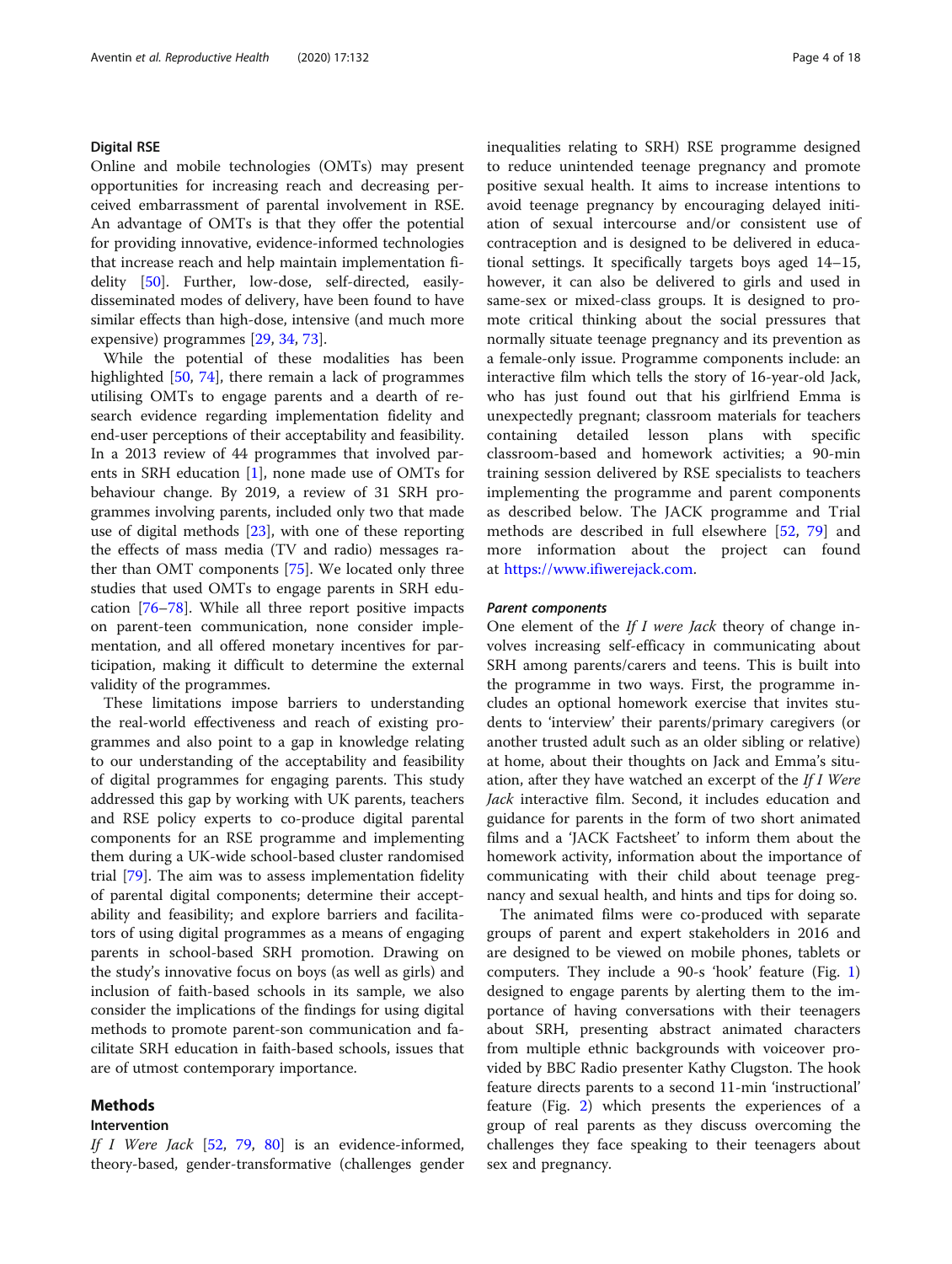<span id="page-4-0"></span>

Schools were instructed to signpost this information to parents, sending them hard copies of the If I Were Jack Factsheet and a link via text message or email to the parents' resources section of the project website.

#### Sample and data sources

Data for this study was collected between January 2018 and August 2019 as part of a mixed-methods process evaluation embedded within the JACK cluster randomised trial. The JACK Trial was conducted with 8220 adolescents aged 14–16 in 66 schools (33 randomly assigned to the intervention group) across Northern Ireland (NI), Wales, Scotland and England. Eight schools from the intervention group (2 schools in each country) were randomly selected to act as 'case study schools' to take part in the process evaluation. Table [1](#page-5-0) summarises the data sources and participant numbers presented in the current paper.

#### Study procedures

The intervention was delivered to approximately 4097 students (48% male) in the 33 intervention group schools by 175 teachers. A link to a short online survey relating to perceptions of the programme was texted or emailed by schools to the primary parent/carer contact of participating students ( $n =$ approximately 4097) and 3% of these were returned ( $n = 134$ , 2 male). Parent participants for the semi-structured interviews ( $n = 10, 1$ ) male) were recruited via requests for volunteers from case study schools and respondents to the online survey. In the eight case study schools, teachers who delivered the programme (8 groups,  $n = 31$ ) and adolescents (8 groups,  $n = 58$ ) volunteered to take part in focus group discussions. In all intervention schools ( $n = 33$ ), 3179 adolescents (47% male) completed a short student programme engagement and satisfaction questionnaire when implementation was complete. Other data sources

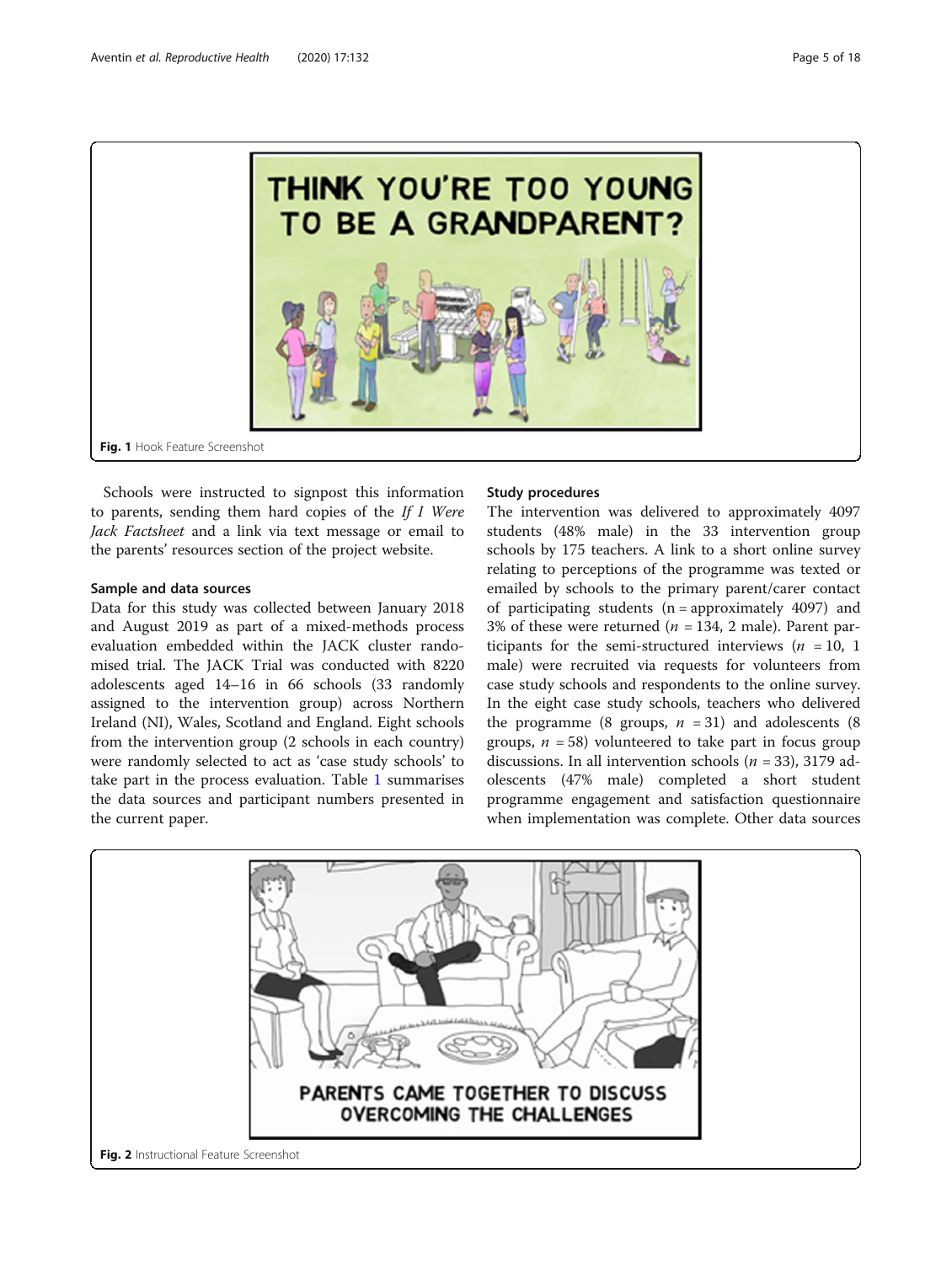#### <span id="page-5-0"></span>Table 1 Sample and Data Sources

| Data source                                                             | Number participants |  |  |
|-------------------------------------------------------------------------|---------------------|--|--|
| <b>Parents</b>                                                          |                     |  |  |
| Online Survey                                                           | 134                 |  |  |
| Individual semi-structured interviews                                   | 10                  |  |  |
| Web Analytics (unique visits to<br>parent resources section of website) | 1123                |  |  |
| <b>Students</b>                                                         |                     |  |  |
| Programme engagement and satisfaction<br>questionnaire                  | 3179                |  |  |
| Focus groups (case study schools)                                       | 8 groups, $n = 58$  |  |  |
| <b>Teachers</b>                                                         |                     |  |  |
| Focus groups (case study schools)                                       | 8 groups, $n = 31$  |  |  |
| Implementation records                                                  | 130                 |  |  |
| RSE policy experts                                                      |                     |  |  |
| Semi-structured interviews                                              | 10                  |  |  |

included implementation records completed by teachers who delivered the programme  $(n = 130)$  and website viewing statistics for the implementation period obtained using Google Analytics.

All interviews and focus groups were audio recorded and transcribed anonymously. Schools were offered £1000 for participating in the trial, adolescents were provided with snacks during data collection sessions and parents who completed the survey or took part in interviews were entered into a prize draw for £500. Adolescents and parents were not offered incentives for participating in the programme. In order to counter possible contamination, the resources pages of the website were hidden and only accessible to those with a link to a specific page (i.e. parents could only access the parents' resources using the link and the pages could not be accessed via the main website pages or using a Google search). Ethical approval for the study was provided by Queen's University Belfast.

#### Data analysis

Qualitative data were organised using NVivo 11 software. First, data were systematically analysed to provide evidence relating to the sub-components of user engagement (implementation fidelity, acceptability and feasibility). Second, data relating to general barriers and facilitators to parental communication were analysed thematically based on the six steps proposed by Braun and Clarke  $[81]$  $[81]$  to enable identification and analysis of patterns (or 'themes') within the data by moving iteratively between theoretical understandings and the new data. These inductively and deductively derived codes were first compiled as a code book and then applied to the data which was then analysed to form overarching themes emerging from each of the participant groups outlined above. Data from the parents' survey and student satisfaction questionnaire were imported to Excel and SPSS and tabulated as summary statistics. For the programme engagement and satisfaction questionnaire, mean differences between groups were examined using Independent t-tests and Tukey's Honest Significance tests. Qualitative responses to both questionnaires were analysed in the same way as the interview data. Table [2](#page-6-0) illustrates which data sources were analysed for each of the concepts explored during the study.

# Results

Findings relating to parental engagement are reported below with reference to three sub-concepts: implementation fidelity; user perceptions of the acceptability and feasibility of the programme materials and exercises; and general barriers and facilitators to engaging parents in digital RSE.

#### Implementation fidelity for digital materials

As highlighted in Table [3,](#page-6-0) 50% of 134 parent survey respondents, said they had watched the short animated film, while 45% had watched the longer animation. Of those who did not watch the films, the majority (68%) said it was because they did not know about them, 14% said they forgot to watch them, 11% said they did not have time and 4% said they did not interest them. Fortytwo percent of parents said they watched the If I Were Jack interactive film excerpt.

Website analytics gave a broader view of parent fidelity, revealing a total of 1123 unique visits to the 'parent resources' section of the website during the implementation period. This indicates that approximately 27% of parents contacted ( $n = 4097$ ) visited this section of the website on at least one occasion. Further, analytics showed that 380 (9%) viewed the shorter animated film, 288 (7%) viewed the longer animation, and 658 (16%) viewed the interactive film excerpt. Probably because parents who completed the survey were more likely to be engaged with the programme in general, these figures suggest lower rates of fidelity than reported by survey respondents.

During interviews, parents shared some suggestions for improving parent fidelity. In particular, they felt that compulsory homework exercises or more regular school contact with parents about RSE programmes might increase fidelity:

Maybe more regular updates. You know, we had session one, and now we've had session two, just like a wee overview, you know, just like through email, because then you can say, "Oh, you had this today – tell me about that, you know, what was that part about"? (Parent, NI).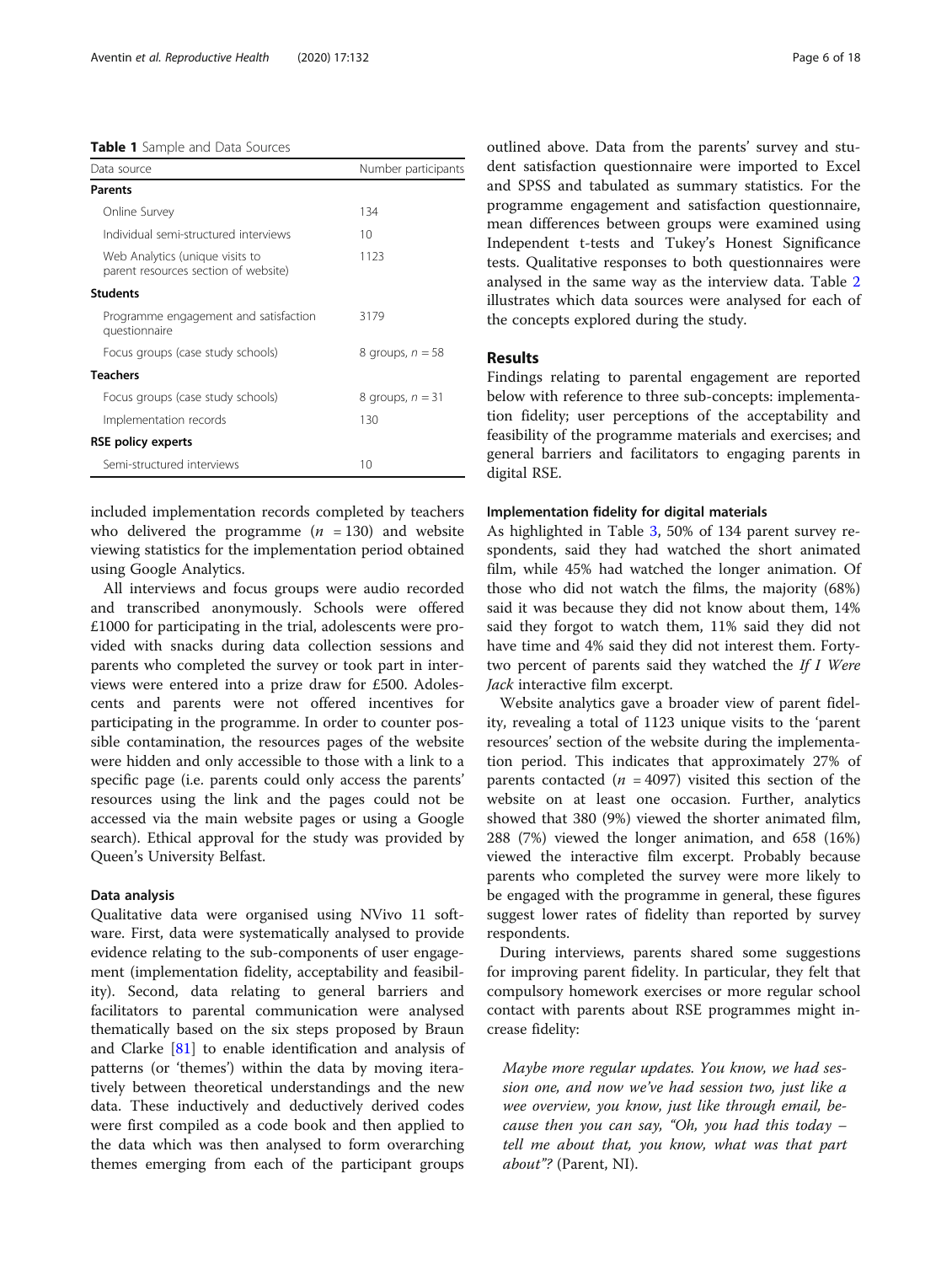<span id="page-6-0"></span>Table 2 Data sources analysed for parental engagement and constituent concepts explored during the study

|                 | Parental engagement                                         |                                                             |                                                             |                                                             |
|-----------------|-------------------------------------------------------------|-------------------------------------------------------------|-------------------------------------------------------------|-------------------------------------------------------------|
|                 | Implementation fidelity                                     |                                                             | Acceptability & feasibility                                 | Barriers & facilitators                                     |
|                 | Parent fidelity                                             | Teacher fidelity                                            |                                                             |                                                             |
| Data<br>sources | Parent surveys                                              | Implementation logs                                         | Parent surveys                                              | Parent surveys                                              |
|                 | Parent interviews                                           | Teacher focus groups                                        | Parent interviews                                           | Parent interviews                                           |
|                 | Student programme<br>engagement and satisfaction<br>surveys | Student programme<br>engagement and satisfaction<br>surveys | Student programme<br>engagement and satisfaction<br>surveys | Student programme<br>engagement and satisfaction<br>surveys |
|                 | Student focus groups                                        | Student focus groups                                        | Student focus groups                                        | Student focus groups                                        |
|                 | Website viewing statistics                                  |                                                             | Teacher focus groups                                        | Teacher focus groups                                        |
|                 |                                                             |                                                             |                                                             | Expert interviews                                           |

Some mentioned how a mix of methods for involving parents might help with fidelity, with one parent suggesting that teacher facilitated face-to-face discussions between parents and young people might serve as a good 'icebreaker'. Others were adamant that the approach of sending out information was likely to be much more useful to parents and some teachers suggested offering both:

I think, instead of just a text message, giving them a chance to maybe come in and speak to us […] so you've definitely got that parental engagement then. (Teacher, Wales)

# Implementation fidelity for parent-teen homework exercise

As noted, the digital parental materials were intended as a precursor to prepare parents for an optional parentteen communication exercise assigned by schools. Teachers were instructed to assign the homework exercise to students, informing them that while the worksheets would not be collected, they should seek to 'survey' a parent/carer or other trusted adult using the worksheet. Across the UK, an implementation rate of 38% was reported by teachers for this, ranging from 29% implementation in Wales to 50% in England. Further, while 34% of parent survey respondents said they had completed the homework exercise with their child, student responses to the engagement questionnaire gave a broader view, revealing that only 13% of students ( $n =$ 

403) said they had completed the task with their parents. Interestingly, student-reported figures varied by site, with 17% reporting completion in NI, 11% in England and Wales and 10% in Scotland. However, post hoc Tukey's HSD revealed the only significant differences in country completion rates were between NI and the other three countries. Variations in completion rates according to gender were also evident with an independent t-test showing significantly more female pupils reporting completing the parental homework than males  $t(2955) = 2.5$ ,  $p = 0.011$ . NI showed the starkest differences between females (24% completion) and males (9% completion)  $t(828) = 5.4$ ,  $p < 0.01$ . Conversely, in England, 15% of males reported completion, compared with 10% of their female counterparts, which was also a significant difference in the other direction t(652) =  $- 2.12$ ,  $p = 0.03$ . Differences between males and females in Scotland and Wales were less evident (no significant differences), with 10% of males compared with 11% of females in Scotland  $t(644) = .47$ ,  $p = 0.64$ , and 13% of males compared with 12% of females in Wales reporting they completed the parent exercise with their parents t(825) =  $-.49$ ,  $p = 0.65$ .

Reasons given by teachers for non-delivery of the homework exercise were mostly student refusal and/or reluctance at a school or individual teacher level. In terms of student refusal, teachers said they either did not set the homework because their students felt uncomfortable doing it, or they did set homework but students did not complete it:

**Table 3** Parent responses to the online survey ( $n = 134$ , 3% response rate)

| Survey item                                                    | Yes % (n) | $No \% (n)$ | Not sure % (n) |
|----------------------------------------------------------------|-----------|-------------|----------------|
| Parent watched shorter animated film for parents               | 50% (67)  | 50% (67)    | -              |
| Parent watched longer animated film for parents                | 45% (60)  | 55% (74)    |                |
| Animations helped prepare parent to talk to teen               | 67% (48)  | 15% (11)    | 18% (13)       |
| Parent watched If I Were Jack interactive film excerpt         | 42% (56)  | 58% (78)    |                |
| Parent completed homework exercise with teen                   | 34% (46)  | 55% (73)    | 11% (15)       |
| Teen discussed experiences of using If I Were Jack with parent | 55% (74)  | 45% (60)    |                |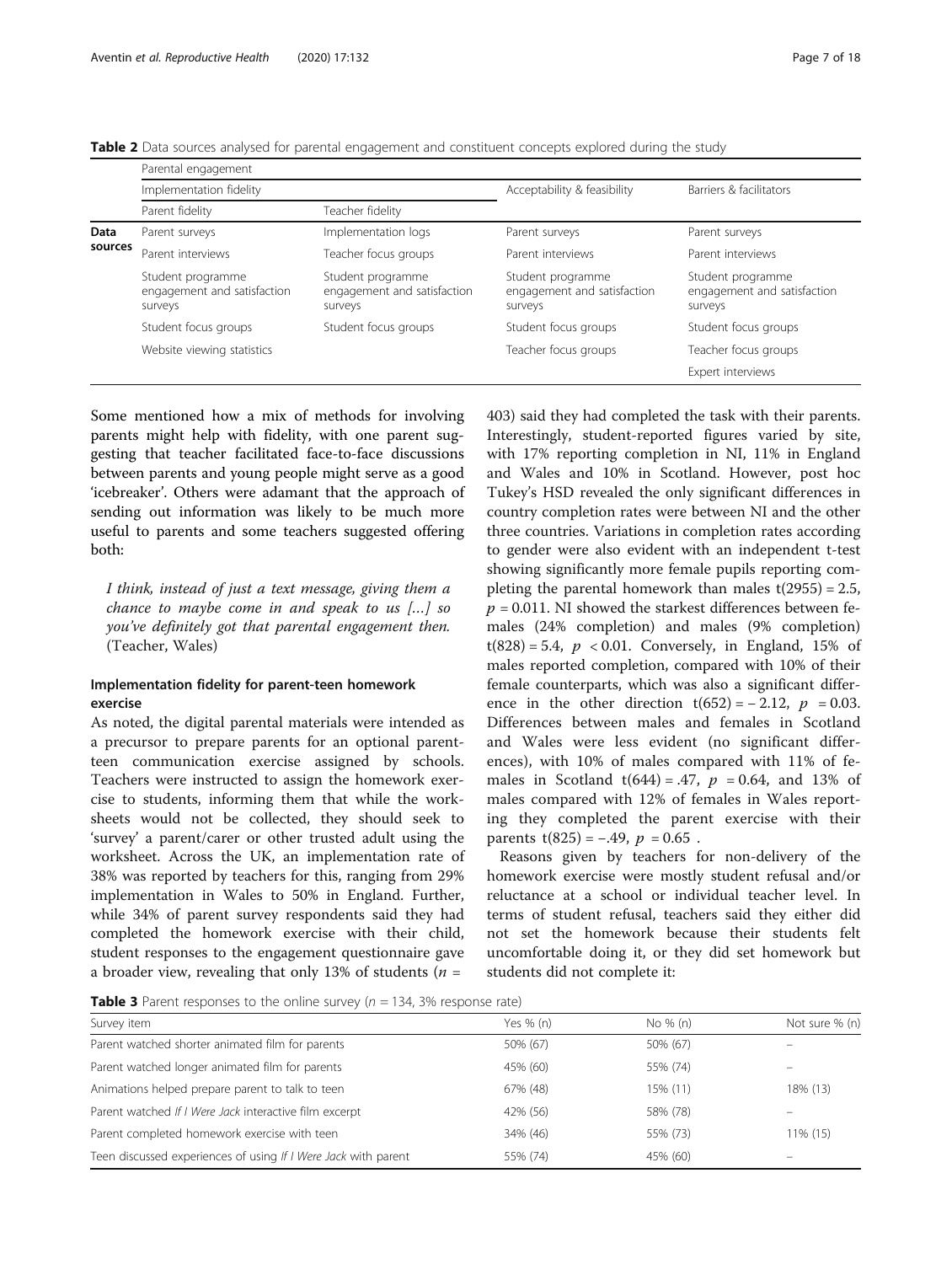When they had to go home and engage with their parent or guardian or other interested adult, they didn't want to do that. So, I would say, out of a class of 30, perhaps five did that. (Teacher, Wales)

I think the majority of parents aren't comfortable talking about these things, you know, with their kids, and when you speak to the kids, they say there is no way they would discuss this with their parents (Teacher, Scotland)

Some schools decided to omit this activity from the outset. Anticipated controversy associated with RSE topics and parental engagement was cited as a main barrier to why some schools avoided parental inclusion:

And one of the things we're facing at the moment is the sort of post-Birmingham backlash. So, a number of our Muslim parents are writing me letters and are wanting their children withdrawn from RSE lessons. (Teacher, England)

You're going to get a lot of kickback from a lot of the families in a school like ours that don't want to talk about that sort of thing. (Parent, England)

The issues now are the same as they've been all along. There is a discomfort with the topic that some people have […] They're afraid of the backlash and all those kind of things, or just because they're uncomfortable personally talking about the issue. (RSE Expert, Wales)

When asked in focus groups about reasons for not completing the exercise, the vast majority of young people said that it felt uncomfortable or 'awkward' to raise these issues with their parents, suggesting that it was better to allow these conversations to occur naturally:

Like if I get homework, I do it obviously, but then, "Go home and talk to your parents about it", and I was just a bit, yeah, "I'm not doing that." I can't go up to my mum and just mention it at the dinner table! (Student, Scotland)

If your parents are going to talk to you about that, they're going to bring it up anyway and it will come in their own time. Like I…I've already had that talk and all about  $-$  so I don't need the teacher being like, "Oh, so by the way, your homework is: go home and do this", because then you're just a bit like "Don't want to!" (Student, Wales).

Reflecting differences in socio-demographics in participating schools, teachers offered some possible reasons for lack of parent fidelity in relation to the homework exercise:

For me, [the homework exercise] came across as being quite a middle-class activity, you know, the idea of going home and sitting around the table and talking about, "So, this is what we did at school, Mum, you know, can we talk about it?" because (a) a lot of our kids haven't got tables, and (b) they're certainly not going to talk about school and contraception and getting pregnant because, however ridiculous it might be, they just don't do it. (Teacher, Wales)

I would say [sighing], sometimes the parents, not always, it's not really fair to say that, but I think that they…they certainly prioritise [RSE] less because I think they think the reason kids are at this school is because it's about academic achievement. (Teacher, England)

# Acceptability and feasibility of digital parent materials

Of parent survey respondents who watched the animated films, 87% rated them as 'good' or 'excellent' and 67% said they helped prepare them to talk to their child about sex and pregnancy. During interviews, most parents shared very positive experiences, noting that they had found the animations 'funny' and 'informative'.

The wee one with the parents chatting. I thought that was quite funny and very real, you know, that we're all in the same situation. We're all a bit clueless at times. (Parent, NI)

Most parents interviewed said they had already had conversations with their children about sex. However, some said that the animations had given them ideas about how to bring up what could be 'embarrassing' conversations, and others felt that they had motivated them to talk about relationships in more depth.

They were all very good. […] The video helped me to start discussions with [my son], how to do it in a more casual way rather than a formal sit-down, so it's not confrontational for them or embarrassing. (Parent, Wales)

Many parents mentioned the fact that the programme had reminded them about the importance of speaking to their sons about these issues: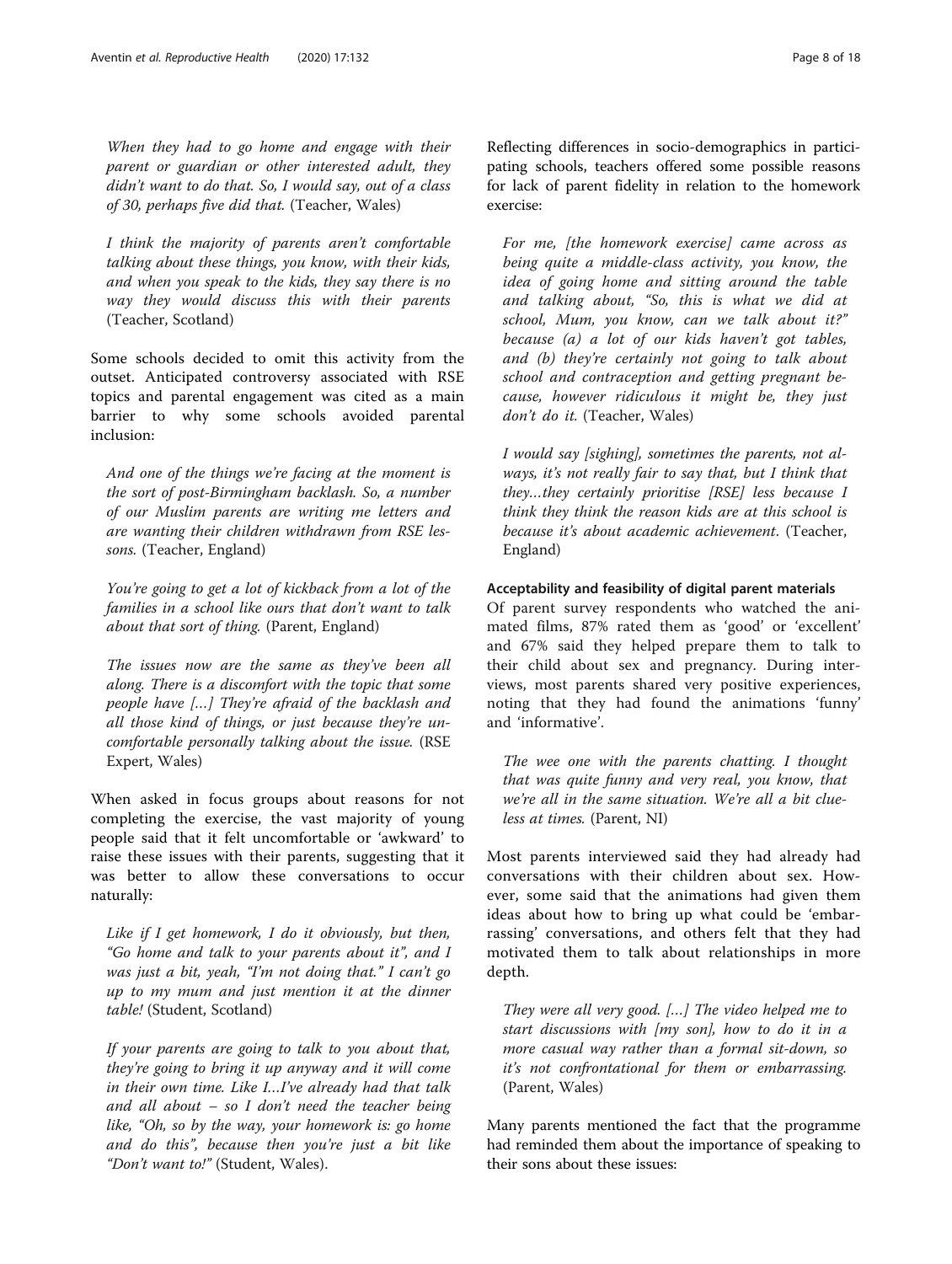It's probably made me a wee bit more aware of keeping the channel of communication open, and more so with my son. (Parent, NI)

Some parents said that they did not watch the animations because they felt they did not need further information and were satisfied with the conversations they had already had with their children or felt that sex was not something that their child was interested in yet.

We're quite fortunate, we're still at the stage where it's football and mates are the big thing. Girlies are there, but it's not really [laughing] a big deal yet (Parent, NI).

Others suggested changes that might improve acceptability of the digital materials including cutting the animations to a shorter length so they were more 'short and punchy' and thinking of a more hard-hitting 'hook' that would better grab parents' attention. In particular, older parents mentioned that they were not in fact 'too young to be a grandparent':

I'm not *(too young to be a grandparent)* because I didn't have him till I was 35 [laughing], so that bit didn't really relate to me (Parent, NI).

# Acceptability and feasibility of the parent-teen communication exercise

Despite low rates of implementation for the homework activity, reports on how it went when actually carried out, were positive. Of the 134 parents who completed the survey, 55% said that their child had discussed their experiences of using If I Were Jack with them and of the 403 students (55% female) who said they completed the exercise, 67% percent 'agreed' or 'strongly agreed' that their parents had enjoyed it. Student-reported acceptability differed according to gender and country with 75% of females and 57% of males agreeing that their parents had enjoyed the activity and overall figures ranging from 75% agreement in NI to 47% agreement in England (students in Wales and Scotland reported 68 and 71% agreement respectively).

Some teachers reported unexpectedly positive responses from parents:

Some of mine did do the homework […] I had nice comments back – you know, "My mum said, oh, she would just give them a hug and say it was alright – we'll deal with it" So, they had discussed it. (Teacher, Wales)

We got nothing back, which was unusual, from parents [about the homework task], which, for us, as a school, means that the parents were happy. (Teacher, Scotland)

Likewise, some parents felt the homework exercise was very useful:

There was like a homework that we were suggested maybe to do and chat, I tried to bring it up that way. And he did open up, you know, and talk about it, and I was actually quite surprised by some of the information that he was able to give me […] It was good to have that opportunity, em, quite naturally, rather than just a sit-down and now we're going to talk. So, I felt it made it easier. (Parent, NI)

A small number of students who completed the engagement and satisfaction questionnaire  $(1\%, n = 28)$  reported that the parent homework was the activity they liked the least. Of those who provided a reason for disliking or not completing it, most said it was because it was awkward or boring:

I least liked the homework activity with my mum because it was very awkward trying to talk about it for me. (Female student, NI)

I didn't like the homework as it is really awkward to talk to your parents. (Male student, Scotland)

The parent/carer worksheet - it was quite boring and did not involve much discussing of interest to me. (Male student, England)

Furthermore, some teachers highlighted that for many young people the homework exercise had a significantly negative impact on their engagement with the resource:

And then they had to take it home and talk to their parents, and that was the point when everything changed. Because, until that point, they absolutely loved it. They were totally with me and loved it. When they then had to do things that they couldn't do, the attitude changed completely. (Teacher, Wales)

# Barriers and facilitators of parental engagement

While few participants directly suggested changes to the JACK programme materials, we identified a number of themes relating to barriers and facilitators of parental engagement in general that might serve as indicators for future programme development (see Table [4](#page-10-0)). Themes relating to barriers included: 1. fear about the political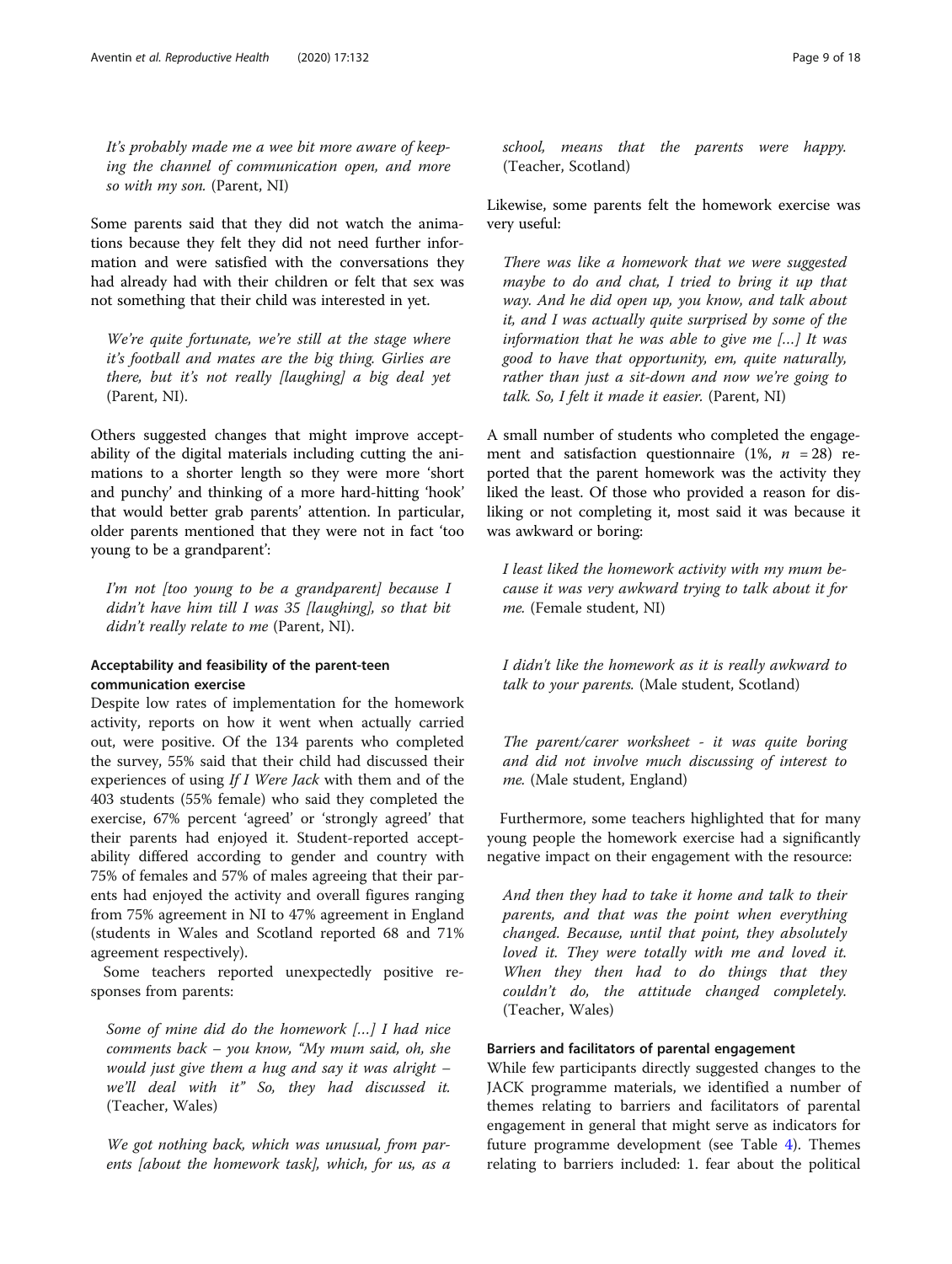correctness of speaking to adolescents about sex or that talking about sex meant encouraging sexual activity; 2. religious beliefs and cultural norms that are not aligned with the provision of comprehensive RSE; 3. lack of knowledge about sexual health on the part of parents leading to a lack of confidence; and 4. lack of awareness among parents about the important role that parents play in relation to RSE. Themes relating to facilitators included: 1. Early and sustained intervention targeting parents of younger children when embarrassment was less likely and providing gradual directed support for parents who need it to continue conversations throughout childhood and adolescence; and 2. providing adequate SRH education for parents to increase awareness that RSE is important and a joint parent-school responsibility.

# **Discussion**

The parents who shared their experiences of using the digital JACK materials were very positive about them, with most rating them highly and describing them as useful for helping them to initiate and normalise conversations with their children; reminding them in particular of the importance of speaking about these issues with their sons. With participants suggesting only minor changes and additions to the materials, we can tentatively conclude that OMT-based SRH programmes for parents, such as the JACK digital materials, may represent an exemplar for future programme development. These findings and their possible implications should, however, be considered in the context of the broader information on user engagement uncovered during this study and discussed below.

#### Implementation fidelity

Overall parent fidelity with the digital materials was moderate/low with just under a third of eligible parents accessing the website and less than a fifth viewing the animated films and interactive film excerpt. While these findings reflect challenges in involving parents in SRH education in schools reported in other research [[69](#page-16-0)–[71](#page-16-0)], it is difficult to draw direct comparisons with similar studies as few have used OMTs to improve parent-teen communication about SRH. As noted, we located only three comparable studies [[76](#page-16-0)–[78](#page-16-0)] and all report study retention rates rather than implementation fidelity making it difficult to know how many parents actually carried out the required elements of the intervention. Further, unlike the current study, all offered monetary incentives for implementation fidelity, thereby making it difficult to disentangle the efficacy of the programme (versus the incentive) for parent fidelity. When compared with non-OMT studies that did not offer incentives, which report fidelity rates of between 7 and 10%

[[52,](#page-16-0) [72\]](#page-16-0), the current results are favourable. Considering this, and given the implications that using digital media for engaging parents might have for reach and reduction in resources required to deliver RSE, it could be argued that even moderate increases in fidelity rates, as demonstrated in the current study, suggest that digital methods are a promising means of increasing parental engagement with RSE. Importantly, the findings of this study suggest that potential ways of improving parent fidelity to digital exercises might involve increasing communication between schools and parents when programmes are ongoing and providing SRH information and support for parents at an earlier stage in their children's lives. Further research is needed to examine the possible value of this approach.

A second, and vitally important, consideration in interpreting these findings on fidelity is that it is possible that more than half of eligible parents may not have received any or all information about the parent components from schools. Over a third of parents who completed the survey said they 'did not know about' the parent materials and, due in part to concerns that the exercise would be awkward for adolescents or result in backlash from parents, just over a third of teachers implemented the parent-teen homework exercise with fidelity. Further, when asked to confirm that they sent links about the online materials to parents, only half of participating schools could say for definite that they did so. These findings, reflecting those of previous studies [\[82,](#page-16-0) [83](#page-16-0)], suggest that implementation failure on the part of teachers may have obscured our ability to fully capture parental engagement in this instance. While it is likely that busyness and other priorities played a part in the failure of some schools to send out information to parents, the findings of this study suggest that these negative impacts on implementation fidelity might have been lessened had school management teams, including school secretaries and teachers, been provided with training and tools that would give them more confidence in engaging with parents. Programmes that seek to fill this gap are warranted.

A third consideration relates to the fact that the vast majority of parent participants were female. Although we specified in our recruitment materials that we were interested in recruiting both male and female parents/ caregivers to the study, we recruited only one father to take part in interviews and only two of the parent survey respondents were male. Further, as we were unable to record the gender of parents who accessed the online materials and were unable to tell what percentage of the schools' primary contacts (to whom the programme materials were sent) were male or female, we are limited in relation to conclusions we can draw about the feasibility of engaging fathers with OMTs of this nature. While it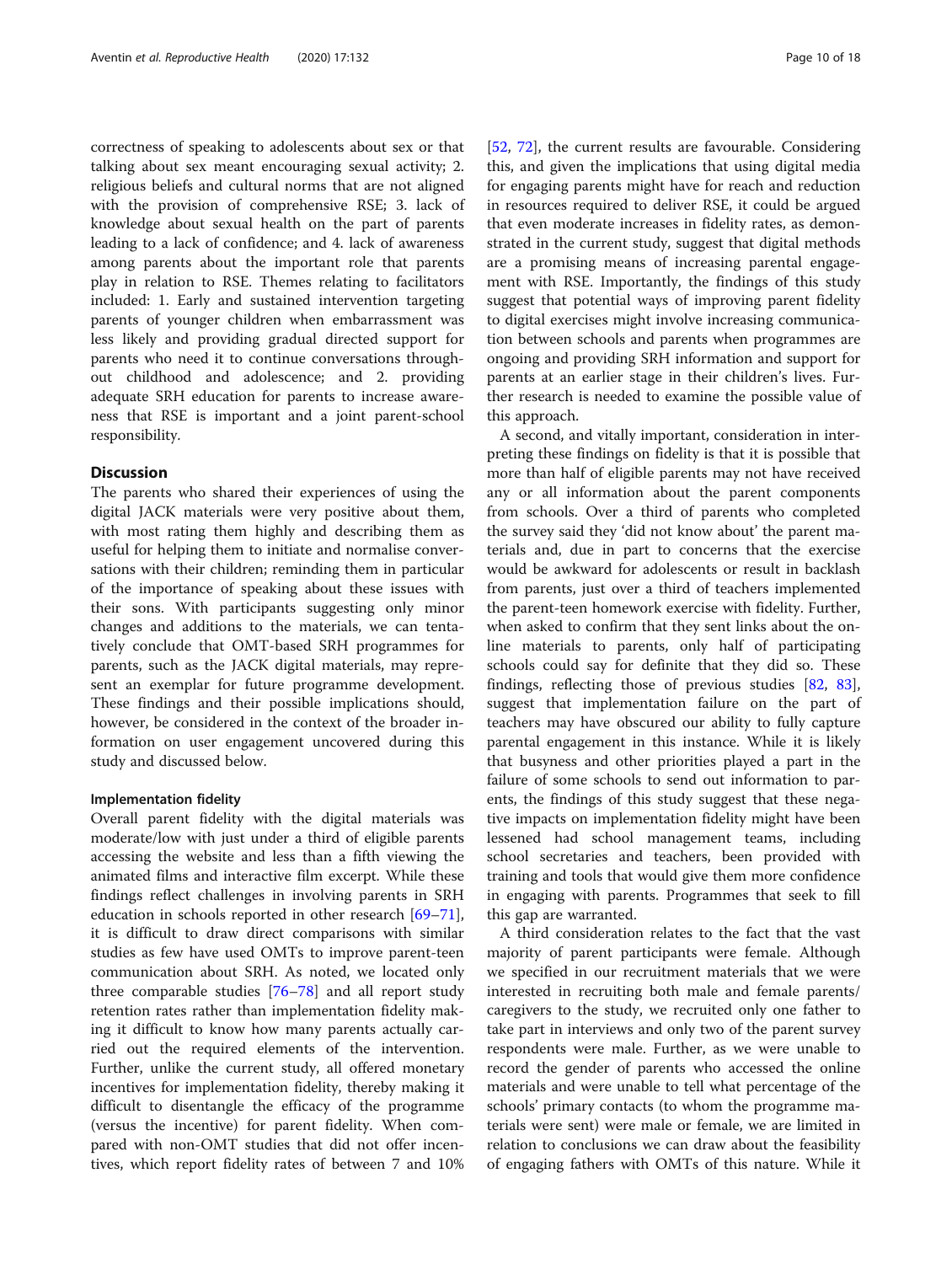<span id="page-10-0"></span>Table 4 Thematic summary of barriers to and facilitators of parental engagement, with illustrative extracts

| Theme                                                                                | or barriers to and racmators or paremar engagement, marrimastrative extracts<br>Illustrative extracts                                                                                                                                                                                                                                                                                                                                                                                                                                                                                                                                                                                                                                                                                                                                                                                                                                                                                                                                                                                                                                                                                                                                                                                                                                                                                                                                                                                                                                                                                                                                                                                                                                                                                                                                                                                                                                                                           |
|--------------------------------------------------------------------------------------|---------------------------------------------------------------------------------------------------------------------------------------------------------------------------------------------------------------------------------------------------------------------------------------------------------------------------------------------------------------------------------------------------------------------------------------------------------------------------------------------------------------------------------------------------------------------------------------------------------------------------------------------------------------------------------------------------------------------------------------------------------------------------------------------------------------------------------------------------------------------------------------------------------------------------------------------------------------------------------------------------------------------------------------------------------------------------------------------------------------------------------------------------------------------------------------------------------------------------------------------------------------------------------------------------------------------------------------------------------------------------------------------------------------------------------------------------------------------------------------------------------------------------------------------------------------------------------------------------------------------------------------------------------------------------------------------------------------------------------------------------------------------------------------------------------------------------------------------------------------------------------------------------------------------------------------------------------------------------------|
| <b>Barriers</b>                                                                      |                                                                                                                                                                                                                                                                                                                                                                                                                                                                                                                                                                                                                                                                                                                                                                                                                                                                                                                                                                                                                                                                                                                                                                                                                                                                                                                                                                                                                                                                                                                                                                                                                                                                                                                                                                                                                                                                                                                                                                                 |
| 1. Fear about political correctness and condoning<br>sexual activity                 | ⇒ You're sort of wonderingshould I? Do you know what I mean? You know, because<br>everything nowadays is so PC that I think parents are even scared to chat about it, you know, in<br>case, "Oh here, hold on a minute, why are you talking to me about sex?" (Parent, NI)<br>⇒ You say, [] "You've got a girlfriend, but you're too young, so don't do it." You don't then<br>want to say, "But if you do" because it's almost condoning it [] I guess some people would<br>just be under the impression that you're just leading your children to be promiscuous. (Parent,<br>Wales)<br>$\Rightarrow$ You know, certain people have really strong beliefs that we shouldn't be teaching children<br>about sex anyway because it promotes either homosexuality or promiscuity. Neither of those<br>things are true. (RSE expert 1, England)                                                                                                                                                                                                                                                                                                                                                                                                                                                                                                                                                                                                                                                                                                                                                                                                                                                                                                                                                                                                                                                                                                                                    |
| 2. Religious beliefs and cultural norms                                              | $\Rightarrow$ [My children's father is] very much "They grow up soon enough, there's no point in<br>discussing stuff like that." (Parent, Wales)<br>⇒ There's a girl I know, she's Christian, and I said my daughter was doing the [JACK] trial and<br>she nearly didn't speak to me for a week! [] She doesn't think it is appropriate that a 15-year-<br>old should know all about those different things. (Parent, NI)<br>$\Rightarrow$ [My son] said that they were asked who was the most important person to tell or to talk<br>about it with, $[]$ and he was saying the mum or dad or the GP, eh, but thea lot of his class<br>all said it was the religious leader that they'd have to speak to. (Parent, England)<br>A lot of schools actually deliver RSE through RE, Religious Education, which isn't the best place<br>for it to sit because that has a moral perspective to it $[]$ It becomes a moral right or wrong,<br>whereas actually that's not how sex kind of works. (RSE Expert 1, England)<br>⇒ Something I think that might be an issue is where the topic conflicts with the teacher's own<br>personal values. And it is very hard to sayto step back, particularly if it's a very strong religious<br>perspective on something or a very strong value about something. (RSE Expert 2, NI)<br>⇒ Possibly reflecting their familial values, some students commented on how the<br>intervention materials were not in line with their cultural or religious beliefs:<br>$\Rightarrow$ [On the JACK film] 'Un-relatable, Imma Christian'. (Male Pupil, NI)<br>⇒ [On the JACK film] 'Haram' [forbidden by Islamic law]. (Male Pupil, England)<br>$\Rightarrow$ [Least favourite activity] The one about teen pregnancy because I have very strong feelings<br><i>against abortion'.</i> (Female Pupil, Wales)<br>$\Rightarrow$ [Least favourite activity] 'Most of them because sex before marriage isn't supposed to happen'.<br>(Female Pupil, England) |
| 3. Parents' lack of knowledge about sexual health                                    | $\Rightarrow$ Some parents need educated themselves, to be perfectly honest with you. I think some parents<br>are in a different world. They just think that their child will never have sex [laughing] and they<br>just have this idea that, you know, it's never going to happen to their child. (Parent, NI)<br>$\Rightarrow$ And a lot of the time, the parents have had bad experiences of education, so the kids are<br>actually more educated than the parents and [kids] don't feel comfortable in talking about it<br>because they feel that they've got to explain things to their parents that their teachers are<br>explaining. (Teacher, Wales)<br>$\Rightarrow$ And that's the big issue, is that the evidence doesn't get to parents unless you can get them in<br>a room and have a conversation with them. But schools aren't doing that. The government isn't<br>doing that. The media is certainly not doing that. (RSE expert 1, England)                                                                                                                                                                                                                                                                                                                                                                                                                                                                                                                                                                                                                                                                                                                                                                                                                                                                                                                                                                                                                   |
| 4. Parents' lack of awareness about the importance of<br>their role                  | $\Rightarrow$ And I think sometimes parents don't know how to approach itso let's just ignore that. Let's<br>just pretend that wee letter didn't come home from school. And the school will just do that<br>anyway. (Teacher, NI)<br>$\Rightarrow$ I think it's maybe trying to put an onus on the parents – "You are actually responsible for this<br>part of your child's health and wellbeing as well," you know, it's not up to school all the time<br>either. (Parent, NI)<br>$\Rightarrow$ Over the last 20 years of trying to involve parents in these kinds of subjects and activities, I<br>think I've only had one group that was really interested and successful. I've found it difficult, on a<br>number of levels. My opinion would be to get in early. (RSE expert, Wales)                                                                                                                                                                                                                                                                                                                                                                                                                                                                                                                                                                                                                                                                                                                                                                                                                                                                                                                                                                                                                                                                                                                                                                                       |
| 5. Lack of RSE training and support for teachers and<br>resulting lack of confidence | $\Rightarrow$ There aren't enough trained teachers out there, which then means there's not enough<br>confidence in delivering topics, particularly around the more sensitive issues in RSE. (RSE expert 2,<br>England)<br>$\Rightarrow$ We need staff training for all teachers who deliver RSE, which basically means all staff. If we<br>get good quality training for all staff, not just a few key teachers, then staff will be more<br>comfortable teaching it. (Teacher, NI)<br>$\Rightarrow$ [Teachers might think] "I don't feel comfortable with dealing with it, I haven't had the<br>training." You know, sort of controversial issues, no matter what they are, are difficult. They don't<br>want to open a can of worms, they're afraid. Or sometimes they're afraid of what – they won't<br>get the backing from their own management. Or they're maybe concerned that parents might<br>complain. (RSE Expert 2, NI)<br>$\Rightarrow$ It's always a fear of schools, raising [the issue of RSE] too much, in case you will get that<br>parent that will say, "No, I don't want them [to do it] (Teacher, Scotland)                                                                                                                                                                                                                                                                                                                                                                                                                                                                                                                                                                                                                                                                                                                                                                                                                                                |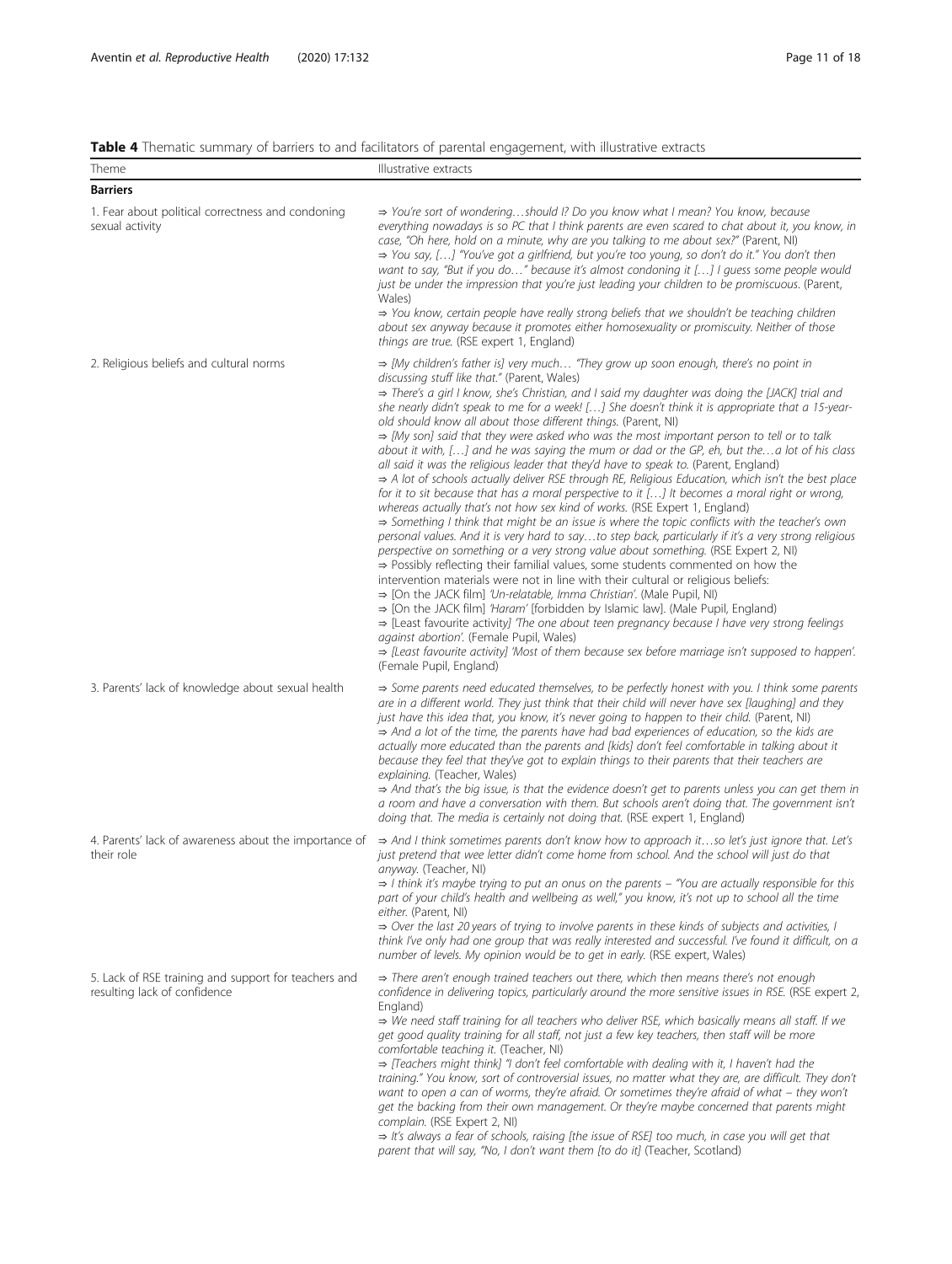Table 4 Thematic summary of barriers to and facilitators of parental engagement, with illustrative extracts (Continued)

| Theme                                                                                     | Illustrative extracts                                                                                                                                                                                                                                                                                                                                                                                                                                                                                                                                                                                                                                                                                                                                                                                                                                                                                                                                                                                                                               |
|-------------------------------------------------------------------------------------------|-----------------------------------------------------------------------------------------------------------------------------------------------------------------------------------------------------------------------------------------------------------------------------------------------------------------------------------------------------------------------------------------------------------------------------------------------------------------------------------------------------------------------------------------------------------------------------------------------------------------------------------------------------------------------------------------------------------------------------------------------------------------------------------------------------------------------------------------------------------------------------------------------------------------------------------------------------------------------------------------------------------------------------------------------------|
| <b>Facilitators</b>                                                                       |                                                                                                                                                                                                                                                                                                                                                                                                                                                                                                                                                                                                                                                                                                                                                                                                                                                                                                                                                                                                                                                     |
| <b>Theme</b>                                                                              | <b>Illustrative extracts</b>                                                                                                                                                                                                                                                                                                                                                                                                                                                                                                                                                                                                                                                                                                                                                                                                                                                                                                                                                                                                                        |
| 1. Early, sustained, gradual intervention                                                 | $\Rightarrow$ It's normalising those conversations. So, the analogy I use when I talk to parents, I say it's like<br>road safety. We talk to really small children all the time about road safety, and when you're out<br>with your child and you're stood at the side of the road, you say, "Right, we need to look left, we<br>need to look right", and you practise those behaviours with your child because you know that<br>one day they're going to be crossing that road on their own. You don't wait until they're 10 or 11<br>and they're going out on their own to teach them about it because it doesn't work. You need to<br>practise those behaviours. (RSE expert 1, England)<br>$\Rightarrow$ Maybe get them involved early on, so it's not too late to get them talking to their kids.<br>(Parent, NI)<br>$\Rightarrow$ We do see a difference in the children that are coming from [primary] schools that have a<br>really good grounding [in RSE]. There's no issue talking about RSE in post-primary then. (RSE<br>Expert 1, NI) |
| 2. SRH education for parents and promoting RSE as a<br>joint parent-school responsibility | $\Rightarrow$ Sometimes parental concern is as much about the fact that they haven't received this type of<br>education in their own schooling and are worried that their children might have questions about<br>things that they don't know how to talk about. Some schools have taken the approach of doing<br>things like having sex education libraries that are accessible to parents, so that parents can<br>actually increase their knowledge and experience before young people have this education as<br>well. (RSE expert, England)<br>$\Rightarrow$ Sometimes those can be very difficult conversations to initiate - you know, once they're started,<br>great, but I felt sometimes your child would maybe prefer to talk to someone that they're not so<br>close to, you know, about something like that as well. So, I really welcomed the fact that [the<br>school] were trying to be proactive (Parent, NI).                                                                                                                        |

is important to be mindful that adolescents will not always have same-sex preferences in relation to parent communication about sex [[54](#page-16-0)], given the important role that male caregivers might play in RSE [[58](#page-16-0), [84\]](#page-16-0) and young men's expressed desire for their fathers to provide them with information about sex  $[54]$  $[54]$ , this is an important area for further research.

# Acceptability and feasibility of the JACK digital parent materials

While the majority of parents who used the digital materials were positive about them, it is important to note that some said they did not engage with the materials because they did not think they were relevant to them. These findings offer valuable information for future programme development. Echoing findings from other studies [[43,](#page-15-0) [44,](#page-15-0) [85](#page-16-0)], central reasons for choosing not to use the materials were that they had already had conversations with their child about sex, they did not believe it was part of their role as a parent, or they believed their child was not yet interested in sex. While some parents will have frequent, open conversations with their child about sex, research also suggests that these are in the minority and while many parents report *they* are satisfied with the conversations they have had with their child, their child may not feel the same [\[86](#page-16-0), [87](#page-17-0)]. Further, Mollborn et al. [[44\]](#page-15-0) found that 55% of parents surveyed guessed incorrectly about their child's sexual experience and Pariera et al. [[85\]](#page-16-0) found that many parents were not aware of the value of speaking to their children about SRH. These findings highlight the importance of

programmes that indicate the important role that parents play in SRH education and directly address the inconsistencies between parent and child experiences. Our study suggests that short and punchy sound-bites, films or animations addressing these key issues and coproduced with parents might offer an effective solution [[75\]](#page-16-0). As noted, our hook feature 'Think you're too young to be a grandparent?' was perceived by some parents as not hard-hitting or attention-grabbing enough and not relevant to them because they were, in fact, old enough to be grandparents. Further research with parents in this regard is warranted but alternative hooks might seek to target the underlying beliefs of such parents e.g. 'Wish you knew how to talk to your child about sex? 'This approach is in line with research which suggests that parents who perceive that a programme may help address their children's problems are more likely to engage [[88](#page-17-0)–[91\]](#page-17-0).

In considering the optimisation of OMTs to improve communication, it is important to note that due to the small numbers of fathers who took part in the study, we are unable to draw conclusions in relation to the acceptability of OMTs for male caregivers or examine more closely the possible impact of gender differences on parent views on the acceptability of the digital materials. The very fact that we had difficulties recruiting fathers to the study might suggest that that gendered norms that place mothers as primary sex educators were in play. Echoing the findings from previous research [[56](#page-16-0), [57\]](#page-16-0), the one father we were able to interview, expressed views that his wife was responsible for communication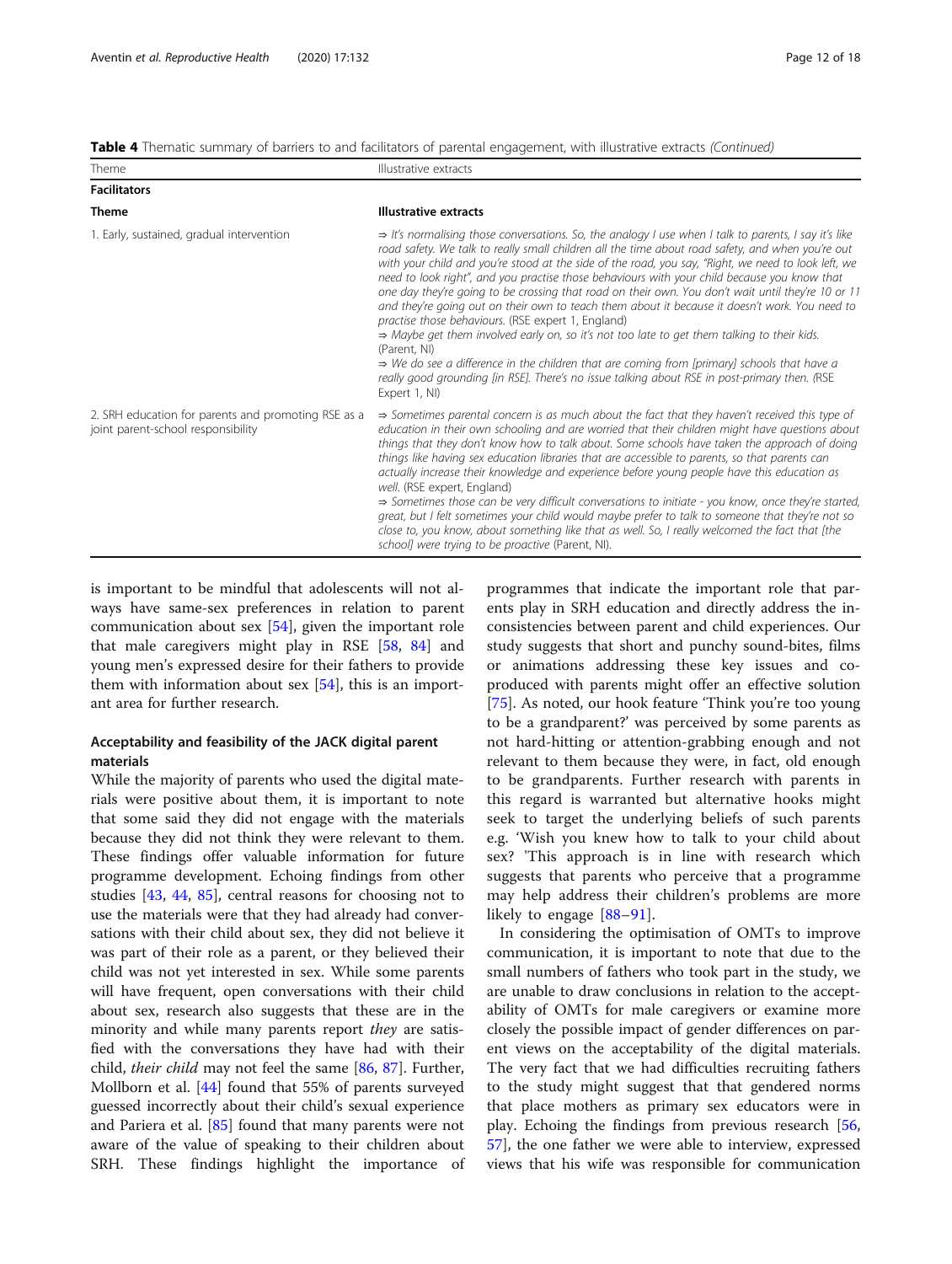with their children about sex and related his fears that speaking about sex as a father was taboo. Future research might examine the acceptability and impact of programme materials designed specifically for male caregivers, paying particular attention to effects on communication with sons and daughters.

# Acceptability and feasibility of the JACK parent-teen communication exercise

Notwithstanding the potential for social influence or 'groupthink' effects in the context of focus group settings [[92\]](#page-17-0), this study also revealed that for the majority of adolescents the parent-teen communication component was not acceptable. Again this is difficult to compare with other studies as while most report on the impact of homework exercises for improving communication between parents and teens, they do not report the acceptability of the component to users or consider the possible implications of incentives for engagement in this regard [[93,](#page-17-0) [94\]](#page-17-0). In the current study, some participants suggested that the structured nature of the exercise was problematic. Perceived adolescent expectations that it would be 'awkward' completing the activity with their parents were coupled with parent reports that while they had conversations with their children about the JACK programme, this generally did not involve the use of the provided 'survey' worksheet. Teachers corroborated adolescent reports of perceived embarrassment and two-thirds made the decision (at either an individual or school level) not to assign this exercise (even though it was intended to be 'optional' for students rather than for teachers). Teachers, adolescents and parents agreed that, for some, the issue was not about awkwardness but the reluctance to do 'homework' for any subject if it was not mandatory and others highlighted that the existing parent-teen relationship quality, including ethno-cultural norms and parental RSE knowledge levels, had implications for whether or not this was conducted. Relatedly, while exceptions were evident, many adolescents indicated that that they took a gendered approach when speaking to parents about sex, with girls preferring to speak to their mothers and boys to their fathers. Although we are limited in what we can conclude in this regard, due to the small number of male caregiver participants, it is possible that few fathers received or engaged with the parent materials, thereby limiting options for those adolescents who did have a preference for speaking to their male caregiver. Suggesting the possible implications of a lack of acceptability, some teachers indicated that the very mention of the exercise had completely changed students' attitudes towards the programme. All this may highlight the possibility of the confounding effects of including parental RSE components such as this and future research should examine

this possibility. It is a common but little considered implication that psychosocial learning interventions can cause iatrogenic effects [\[95](#page-17-0)–[97\]](#page-17-0), therefore, there is need to be cautious when implementing this type of programme. Further research examining the interactions between the components of such programmes, including that which is sensitive to gender differences in communication, is needed [\[74](#page-16-0)].

These findings suggest that a more flexible approach to stimulating conversations between parents and teenagers is needed. While some studies report success with games and videos to be watched by parents and teens together [[34](#page-15-0), [78,](#page-16-0) [98](#page-17-0)–[100](#page-17-0)], another option, which is more in line with the findings of this study, is to allow parents and adolescents themselves to lead when and how these conversations happen. Indeed, the JACK parents' animations teach parents to look for naturally occurring 'teachable moments' which they can use to speak to their children about sex and pregnancy, much in the same way that they talk about other health related issues [[101\]](#page-17-0). Similarly, recognising that the needs of students and parents whose religious or cultural beliefs may not be in line with the provision of RSE in schools, programme developers should continue to work with key stakeholders to ensure the development of RSE materials that are acceptable to them and their communities [[29\]](#page-15-0). In the current study, both teachers and parents highlighted their awareness of possible backlash from more religiously inclined parents but we noted no differences across faith- and non-faith based schools in terms of withdrawal of students from the programme or in reports of engagement with the parent materials. Although faith-based schools and religious parents are sometimes construed in mainstream media as opposed to any kind of RSE, research findings, including this study and our own previous work [[3,](#page-14-0) [102\]](#page-17-0), suggest that many are open to school-based RSE in general and most are open to the provision of RSE that is in line with their religious beliefs.

Parents and teachers in the current study suggested that attempting to have conversations for the first time during adolescence was always going to be challenging. In line with previous research [[23](#page-15-0)], most parents who reported regular conversations about sex with their children said that these started early in childhood, usually prompted by the provision of age-appropriate RSE in their child's primary school. With the current move towards providing age appropriate RSE to young children [[47,](#page-15-0) [71\]](#page-16-0), albeit in a context of controversy [[46,](#page-15-0) [71,](#page-16-0) [103](#page-17-0), [104](#page-17-0)] this holds promise for future generations in relation to the possibility of increased communication between parents and adolescents. Parents also noted that it was important that school input was sustained beyond primary school. Some mentioned that they would welcome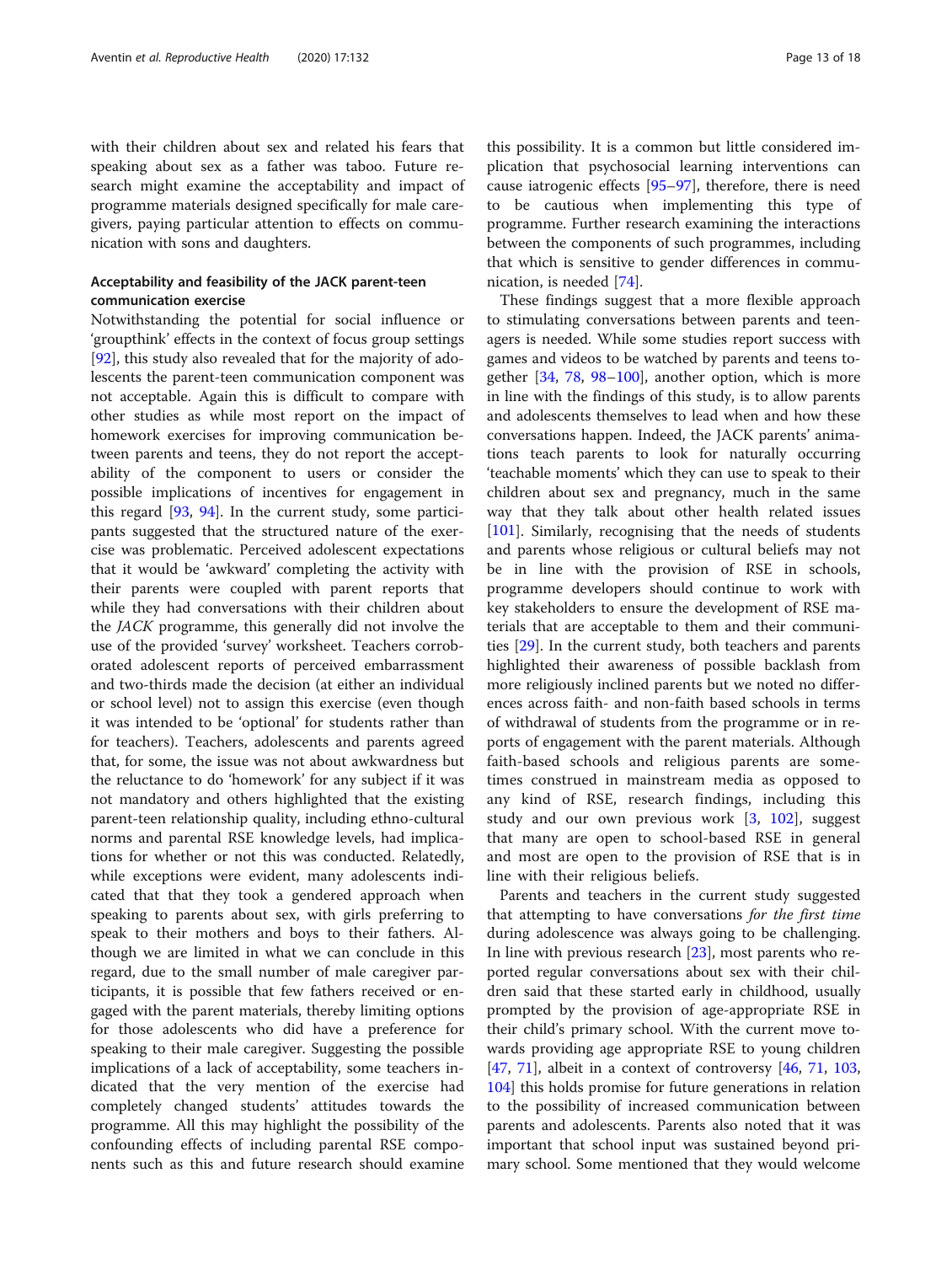more regular communication from schools about what their child was learning about in RSE, perhaps in the form of a short text message or email. Again this might provide them with 'natural' opportunities to start a conversation with their child, if the timing was right.

## Limitations of the study

The strengths of this study lie in its analysis of rich, contextually informed process data that uncovers user engagement with and perceptions of the acceptability of digital RSE materials for parents, demonstrating that, while work remains, it is possible to engage parents with such methods.

The study is not without its limitations, however, and in particular we note that engaging parents via schools was challenging. Some schools did not send parents the links to parental engagement materials and many students felt uncomfortable mentioning the homework assignment to parents, hence limiting their ability to engage with the materials. Related to this, we acknowledge that the response rate for the parents' survey was low, and therefore subject to bias. We argue, however, that triangulation of parent survey findings with other sources of data including the web statistics, student engagement and satisfaction survey, and qualitative interviews increases the internal and external validity of the findings.

Another limitation of the study was that some groups were not adequately represented. As noted, fathers and male caregivers were not adequately represented in the study and this prevents us drawing conclusions about gender differences relating to acceptability and feasibility. Additionally, ethnic minorities, who make up a significant minority (around 17%) of the UK population, were not adequately represented in the co-production of the resource materials. Although initial study information sheets and parents' factsheet were translated into four different languages, the animated films and parents survey were provided in English only. Given that many participating parents would have come from ethnic minority backgrounds it is possible that some (including those in Welsh speaking areas) did not engage with the digital materials because they were not provided in their language of choice. For these reasons, and given our understanding of the importance of ethnicity as a determinant of parent-teen communication, about sex [\[29](#page-15-0)], we suggest that further research examining this is vital.

# Conclusion

While it is recognised that both home and school play key roles in SRH education [\[37](#page-15-0)], there is a persistent problem with the fact that most existing school-based SRH programmes require a significant time commitment from parents, thereby limiting reach [\[26](#page-15-0), [50\]](#page-15-0). Findings

from this study indicate that while OMTs for parents are a promising avenue for future research and programme development, it is difficult to deliver digital parental SRH components with fidelity.

A key message for SRH programme developers and evaluators wishing to engage parents is this: If we are to encourage parents to engage with school-delivered digital RSE we need also to ensure that schools and teachers are willing and able to reach out to them. Ultimately, teachers need to feel it is appropriate for them to engage parents, and confident that they have the tools to enable them to do so successfully. Much could be achieved in this regard with the provision of high quality training and materials that would support schools and teachers to engage parents. Also, this study suggests that there is a need to engage parents with RSE consistently and gradually, so that capacity can be built between parents, children and appropriate teaching support. Crucially, this engagement process should be underpinned with the key message that parents and schools have complementary and important roles to play in promoting positive SRH; while schools have a role in providing comprehensive evidence-based RSE, parents have a role in sharing their own experiences, values, beliefs and expectations in relation to sexual behaviour and SRH.

Evaluation practitioners have a key role to play in insuring the continued availability of digital materials that are acceptable to parents. Going forward we recommend co-development of user-friendly programmes for particular groups including parents from socioeconomically deprived backgrounds, ethnic minorities and fathers. The latter should pay particular attention to research which indicates the structural challenges that fathers face in relation to their roles as sex educators and be cognisant of the fact that they will be preferred sources of information about sex by some, but not all, adolescents.

Further research is also needed to ensure that faithbased schools and schools with religiously diverse populations are adequately supported to provide comprehensive RSE in a way that is in line with their ethos and acceptable to parents, while also respecting the child's right to age-appropriate RSE. Equally, a continued focus on gender-transformative programmes that encourage parents to have conversations with their sons as well as their daughters in order to help challenge gender inequalities relating to SRH is needed. A central message that emerged from this study is the need to bring parents and schools together to co-produce SRH materials for parents and provide school staff with training and materials that would increase their confidence and reassure them of the value of communicating with parents, even on sensitive topics.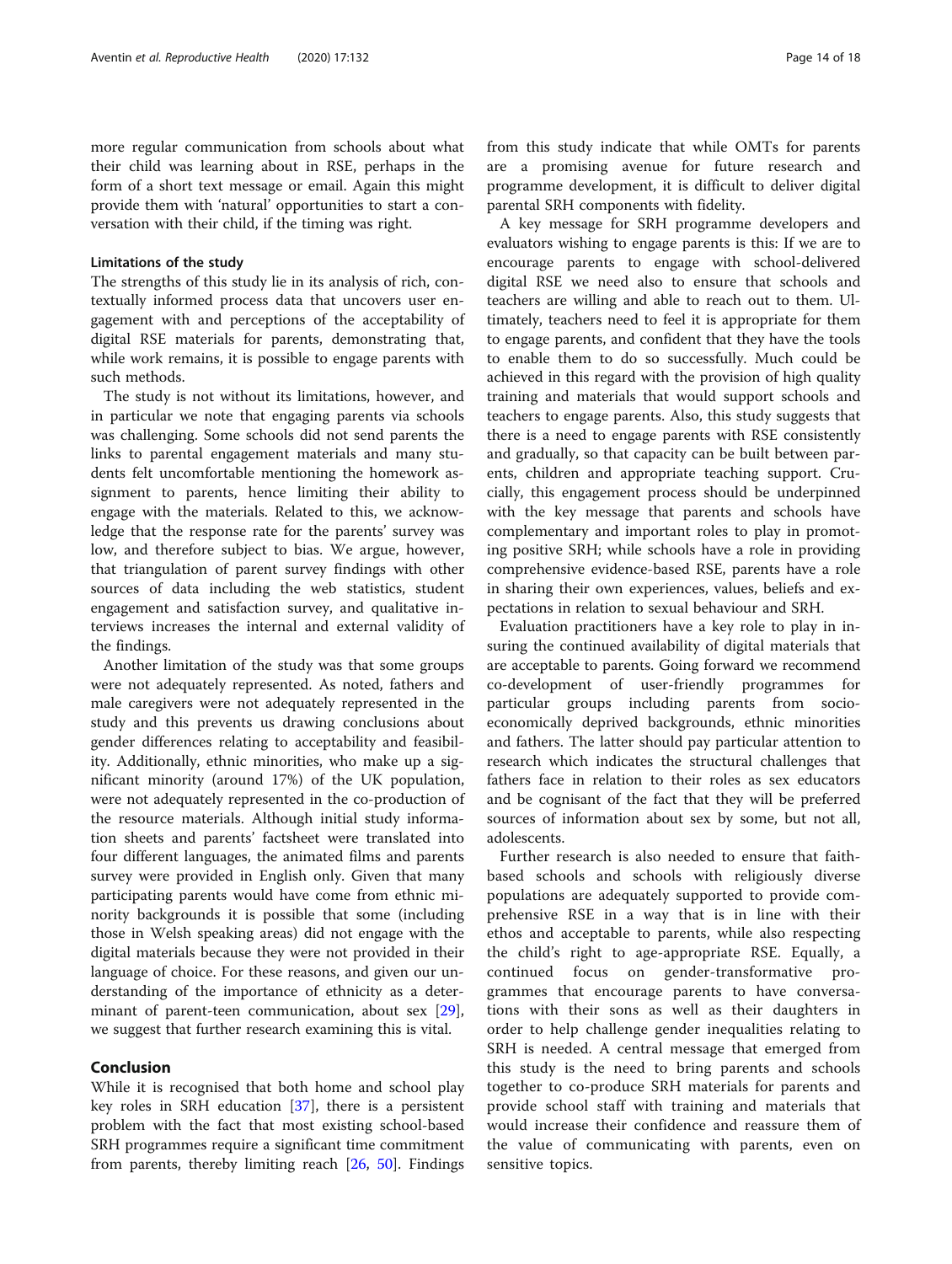<span id="page-14-0"></span>NI: Northern Ireland; RSE: Relationships and Sexuality Education; SRH: Sexual and Reproductive Health

#### Acknowledgements

The JACK Trial team would like to thank the students, school staff and parents who gave of their time to take part. We would also like to thank members of the Trial Steering Committee and Trial Stakeholders Group for continued support and advice throughout the study. Finally, we would like to thank our funders, without whose support this research would not have been possible.

#### Authors' contributions

ÁA drafted the manuscript, led the co-production of parent components and analysed the parent survey responses. ML is JACK Trial Principal Investigator. AG is JACK Trial Manager. TMS and ÁA analysed the focus group and interview data. KG, LOH and AG analysed the student engagement and satisfaction questionnaire data. HY was lead co-investigator in Wales. TMS, RL, EW and KB were Trial Coordinators in Northern Ireland, Scotland, England and Wales respectively and conducted the focus groups and interviews. All coauthors commented on drafts on the manuscript. The author(s) read and approved the final manuscript.

#### Funding

Co-production of the Animated films was funded by the Health and Social Care Research and Development Office (HSC R&D) of Northern Ireland. The JACK Trial is funded by the National Institute for Health Research (NIHR) Public Health Research programme, grant number NIHR PHR 15/181/01. The views expressed are those of the authors and not necessarily those of the NHS, the NIHR or the Department of Health. This funding source had no role in the design of this study and will not have any role during its execution, analyses, interpretation of the data, or decision to submit results. RL is supported by the UK Medical Research Council (grant MC\_UU\_12017/11) and the Chief Scientist Office (grant SPHSU11).

#### Availability of data and materials

All relevant data are presented in the paper. Data will be archived in a UK data archiving depository when the project is completed. Intervention materials are embargoed until the completion of the JACK Trial in December 2020 after which they will be available on the project website [www.qub.ac.](http://www.qub.ac.uk/if-i-were-jack) [uk/if-i-were-jack](http://www.qub.ac.uk/if-i-were-jack)

#### Ethics approval and consent to participate

The study was approved by the Research Ethics Committee at the School of Nursing and Midwifery, Queen's University Belfast. Adult participants provided written informed consent and adolescents provided written assent. Informed opt-out consent was obtained from the parents/guardians of adolescent participants.

#### Consent for publication

All participants provided written consent for anonymised quotations to be published.

#### Competing interests

ÁA and ML were part of a team of researchers based at Queen's University Belfast (QUB) who developed the If I Were Jack programme and the parental component. QUB holds copyright of the programme and the researchers do not benefit financially from its evaluation or use.

#### Author details

<sup>1</sup>School of Nursing & Midwifery and Centre for Evidence and Social Innovation, Queen's University Belfast, Belfast, Northern Ireland, UK. <sup>2</sup>School of Social Sciences, Education and Social Work and Centre for Evidence and Social Innovation, Queen's University Belfast, Belfast, Northern Ireland, UK. School of Social Sciences, Cardiff University, Cardiff, Wales, UK. <sup>4</sup>MRC/CSO Social and Public Health Sciences Unit, Univeristy of Glasgow, Glasgow, Scotland, UK. <sup>5</sup>Department of Public Health Environments and Society, London School of Hygiene and Tropical Medicine, London, England, UK.

#### Received: 14 February 2020 Accepted: 6 August 2020 Published online: 27 August 2020

#### References

- 1. Wight D, Fullerton D. A review of interventions with parents to promote the sexual health of their children. J Adolesc Health. 2013;52:4–27.
- 2. Gavin LE, Williams JR, Rivera MI, Lachance CR. Programs to Strengthen Parent–Adolescent Communication About Reproductive Health: A Systematic Review. Am J Prev Med. 2015;49:S65–72 Available from: [https://](https://www.sciencedirect.com/science/article/pii/S0749379715001440) [www.sciencedirect.com/science/article/pii/S0749379715001440](https://www.sciencedirect.com/science/article/pii/S0749379715001440). Elsevier [cited 2019 Mar 28].
- 3. Aventin Á, Maguire L, Clarke M, Lohan M. Recruiting schools, adolescents and parents to a sexual-health trial: experiences, challenges and lessons learned from the Jack Trial (NCT02092480). Trials. 2015;16:81 BioMed Central..
- 4. UNESCO UUUW. International technical guidance on sexuality education. Paris: WHO UNESCO; 2018. [https://unesdoc.unesco.org/ark:/48223/pf000026](https://unesdoc.unesco.org/ark:/48223/pf0000260770) [0770](https://unesdoc.unesco.org/ark:/48223/pf0000260770).
- 5. Di Noia J, Schwinn TM, Dastur ZA, Schinke SP. The relative efficacy of pamphlets, CD-ROM, and the internet for disseminating adolescent drug abuse prevention programs: an exploratory study? Prev Med. 2003; 37:646–53.
- 6. Dasgupta AN, Ueffing P, Kantorová V. Sexual Activity by Marital Status and Age: A Comparative Perspective, Technical Paper No. 11. New York: United Nations Department of Economic and Social Affairs, Population Division; 2017. Available from: [https://www.un.org/en/development/desa/population/](https://www.un.org/en/development/desa/population/publications/pdf/technical/TP2017-11.pdf) [publications/pdf/technical/TP2017-11.pdf.](https://www.un.org/en/development/desa/population/publications/pdf/technical/TP2017-11.pdf)
- 7. Morris JL, Rushwan H. Adolescent sexual and reproductive health: The global challenges. Int J Gynecol Obstet. 2015;131:S40–2 Available from: [https://www.sciencedirect.com/science/article/pii/S0020729215000855](https://www.sciencedirect.com/science/article/pii/S0020729215000855#bb0045) [#bb0045](https://www.sciencedirect.com/science/article/pii/S0020729215000855#bb0045). No longer published by Elsevier[cited 2019 Jan 11].
- 8. Sarkar A, Chandra-Mouli V, Jain K, Behera J, Mishra SK, Mehra S. Community based reproductive health interventions for young married couples in resource-constrained settings: A systematic review. BMC Public Health. 2015; 15:1037 Available from: [https://www.scopus.com/inward/record.uri?eid=2-s2.](https://www.scopus.com/inward/record.uri?eid=2-s2.0-84943547423&doi=10.1186%2Fs12889-015-2352-7&partnerID=40&md5=f431bd519457c0fa1e4e0449af527c96) [0-84943547423&doi=10.1186%2Fs12889-015-2352-7&partnerID=40&md5=](https://www.scopus.com/inward/record.uri?eid=2-s2.0-84943547423&doi=10.1186%2Fs12889-015-2352-7&partnerID=40&md5=f431bd519457c0fa1e4e0449af527c96) [f431bd519457c0fa1e4e0449af527c96](https://www.scopus.com/inward/record.uri?eid=2-s2.0-84943547423&doi=10.1186%2Fs12889-015-2352-7&partnerID=40&md5=f431bd519457c0fa1e4e0449af527c96). BioMed Central [cited 2019 Apr 15].
- 9. Chandra-Mouli V, McCarraher DR, Phillips SJ, Williamson NE, Hainsworth G. Contraception for adolescents in low and middle income countries: needs, barriers, and access. Reprod Health; 2014;11:1. https://reproductive-healthjournal.biomedcentral.com/articles[/https://doi.org/10.1186/1742-4755-11-1](https://doi.org/10.1186/1742-4755-11-1). BioMed Central [cited 2019 Sep 5].
- 10. Madkour AS, Xie Y, Harville EW. The association between Prepregnancy parental support and control and adolescent girls' pregnancy resolution decisions. J Adolesc Health. 2013;53:413–9 Elsevier.
- 11. Warner TD. Adolescent Sexual Risk Taking: The Distribution of Youth Behaviors and Perceived Peer Attitudes Across Neighborhood Contexts. J Adolesc Health. 2018;62:226–33 Available from: [http://www.ncbi.nlm.nih.](http://www.ncbi.nlm.nih.gov/pubmed/29217213) [gov/pubmed/29217213](http://www.ncbi.nlm.nih.gov/pubmed/29217213) [cited 2019 Jun 12].
- 12. Lewis R, Tanton C, Mercer CH, Mitchell KR, Palmer M, Macdowall W, et al. Heterosexual Practices Among Young People in Britain: Evidence From Three National Surveys of Sexual Attitudes and Lifestyles. J Adolesc Health. 2017;61:694–702 Available from: [https://www.sciencedirect.com/science/](https://www.sciencedirect.com/science/article/pii/S1054139X17303300?via%3Dihub) [article/pii/S1054139X17303300?via%3Dihub](https://www.sciencedirect.com/science/article/pii/S1054139X17303300?via%3Dihub). Elsevier [cited 2019 Sep 5].
- 13. Slaymaker E, Singh S, Hodges Z, Patel D, Bajos N, Wellings K, et al. Sexual behaviour in context: a global perspective. Lancet Sex Reprod Health Ser. 2006.
- 14. Martinez GM, Abma JC. Sexual Activity, Contraceptive Use, and Childbearing of Teenagers Aged 15-19 in the United States. NCHS Data Brief. 2015:1–8 Available from: [http://www.ncbi.nlm.nih.gov/pubmed/261](http://www.ncbi.nlm.nih.gov/pubmed/26199985) [99985](http://www.ncbi.nlm.nih.gov/pubmed/26199985) [cited 2019 Sep 12].
- 15. Mercer CH, Tanton C, Prah P, Erens B, Sonnenberg P, Clifton S, et al. Changes in sexual attitudes and lifestyles in Britain through the life course and over time: findings from the National Surveys of Sexual Attitudes and Lifestyles (Natsal). Lancet. 2013;382:1781–94 Available from: [https://www.](https://www.thelancet.com/journals/lancet/article/PIIS0140-6736%2813%2962035-8/fulltext) [thelancet.com/journals/lancet/article/PIIS0140-6736%2813%2962035-8/](https://www.thelancet.com/journals/lancet/article/PIIS0140-6736%2813%2962035-8/fulltext) [fulltext](https://www.thelancet.com/journals/lancet/article/PIIS0140-6736%2813%2962035-8/fulltext). Elsevier [cited 2019 Sep 5].
- 16. Wellings K, Jones KG, Mercer CH, Tanton C, Clifton S, Datta J, Sonnenberg P. The prevalence of unplanned pregnancy and associated factors in Britain: findings from the third National Survey of Sexual Attitudes and Lifestyles (Natsal-3). The Lancet. 2013;382(9907):1807-16.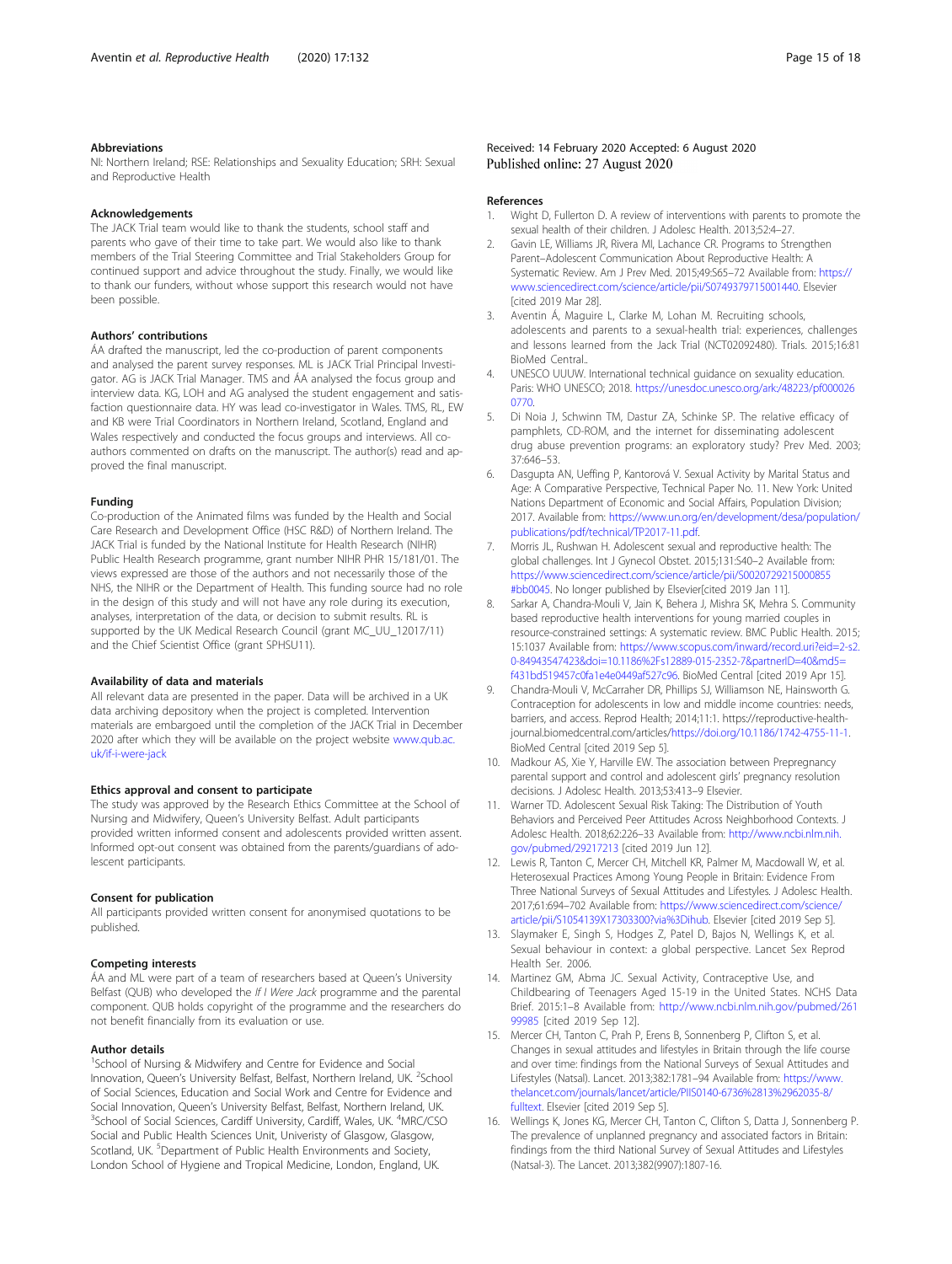- <span id="page-15-0"></span>17. Bearinger LH, Sieving RE, Ferguson J, Sharma V. Global perspectives on the sexual and reproductive health of adolescents: patterns, prevention, and potential. Lancet. 2007;369:1220–31 Available from: [http://www.ncbi.nlm.nih.](http://www.ncbi.nlm.nih.gov/pubmed/17416266) [gov/pubmed/17416266](http://www.ncbi.nlm.nih.gov/pubmed/17416266) [cited 2019 Sep 5].
- 18. Madkour AS, De Looze M, Ma P, Halpern CT, Farhat T, Ter Bogt TFM, et al. Macro-level age norms for the timing of sexual initiation and adolescents' early sexual initiation in 17 European countries. J Adolesc Health. 2014;55: 114–21 Elsevier USA.
- 19. Kelly Y, Zilanawala A, Tanton C, Lewis R, Mercer CH. Partnered Intimate Activities in Early Adolescence—Findings From the UK Millennium Cohort Study. J Adolesc Health. 2019;65:397–404 Available from: [https://www.](https://www.sciencedirect.com/science/article/pii/S1054139X19302496) [sciencedirect.com/science/article/pii/S1054139X19302496](https://www.sciencedirect.com/science/article/pii/S1054139X19302496). Elsevier [cited 2019 Sep 5].
- 20. Mmari K, Blum RW. Risk and protective factors that affect adolescent reproductive health in developing countries: A structured literature review. Glob Public Health. 2009:350–66.
- 21. Cook SMC, Cameron ST. Social issues of teenage pregnancy. Obstet Gynaecol Reprod Med. 2017:327–32 Churchill Livingstone.
- 22. Guilamo-Ramos V, Jaccard J, Dittus P, Bouris AM. Parental expertise, trustworthiness, and accessibility: parent-adolescent communication and adolescent risk behavior. J Marriage Fam. 2006;68:1229–46.
- 23. Widman L, Evans R, Javidi H, Choukas-Bradley S. Assessment of Parent-Based Interventions for Adolescent Sexual Health. JAMA Pediatr. 2019; Available from: <https://jamanetwork.com/journals/jamapediatrics/fullarticle/2740229> [cited 2019 Aug 30].
- 24. Bongardt D Van De, Graaf H De, … ER-J of A, 2014 undefined. Parents as moderators of longitudinal associations between sexual peer norms and Dutch adolescents' sexual initiation and intention. Elsevier [Internet]; Available from: [https://www.sciencedirect.com/science/article/pii/S105413](https://www.sciencedirect.com/science/article/pii/S1054139X14001062) [9X14001062](https://www.sciencedirect.com/science/article/pii/S1054139X14001062). [cited 2019 Sep 30].
- 25. Dittus PJ, Michael SL, Becasen JS, Gloppen KM, Mccarthy K, Guilamo-Ramos V. Parental monitoring and its associations with adolescent sexual risk behavior: a meta-analysis [internet]. Pediatrics. 2015; Available from: [www.](http://www.aappublications.org/news) [aappublications.org/news.](http://www.aappublications.org/news)
- 26. Akers AY, Holland CL, Bost J. Interventions to improve parental communication about sex: a systematic review. Pediatrics. 2011;127: 494–510.
- 27. Hutchinson MK, Jemmott JB, Jemmott LS, Braverman P, Fong GT. The role of mother–daughter sexual risk communication in reducing sexual risk behaviors among urban adolescent females: a prospective study. J Adolesc Health. 2003;33:98–107 Elsevier.
- 28. Meschke LL, Bartholomae S, Zentall SR. Adolescent sexuality and parentadolescent processes: promoting healthy teen choices. J Adolesc Health. 2002;31:264–79 Elsevier.
- 29. Santa Maria D, Markham C, Bluethmann S, Mullen PD. Parent-based adolescent sexual health interventions and effect on communication outcomes: a systematic review and meta-analyses. Perspect Sex Reprod Health. 2015;47:37–50 Available from: [http://www.ncbi.nlm.nih.gov/](http://www.ncbi.nlm.nih.gov/pubmed/25639664) [pubmed/25639664.](http://www.ncbi.nlm.nih.gov/pubmed/25639664) NIH Public Access[cited 2019 mar 28].
- 30. Widman L, Choukas-Bradley S, Noar SM, Nesi J, Garrett K. Parent-Adolescent Sexual Communication and Adolescent Safer Sex Behavior. JAMA Pediatr; 2016;170:52. http://archpedi.jamanetwork.com/article.aspx?doi[=https://doi.](https://doi.org/10.1001/jamapediatrics.2015.2731) [org/10.1001/jamapediatrics.2015.2731.](https://doi.org/10.1001/jamapediatrics.2015.2731) American Medical Association [cited 2019 Mar 28].
- 31. Katahoire AR, Banura C, Muhwezi WW, Bastien S, Wubs A, Klepp K-I, et al. Effects of a School-Based Intervention on Frequency and Quality of Adolescent-Parent/Caregiver Sexuality Communication: Results from a Randomized-Controlled Trial in Uganda. AIDS Behav. 2019;23:91–104. <https://doi.org/10.1007/s10461-018-2249-4> Springer US [cited 2019 Mar 28].
- 32. Namisi FS, Flisher AJ, Overland S, Bastien S, Onya H, Kaaya S, et al. Sociodemographic variations in communication on sexuality and HIV/AIDS with parents, family members and teachers among in-school adolescents: A multi-site study in Tanzania and South Africa. Scand J Public Health. 2009; 37:65–74. <https://doi.org/10.1177/1403494808086986> SAGE PublicationsSage UK: London, England [cited 2019 Apr 4].
- 33. Commendador KA. Parental influences on adolescent decision making and contraceptive use. Pediatr Nurs. 2010;36:147.
- 34. D'Cruz J, Santa Maria D, Dube S, Markham C, McLaughlin J, Wilkerson JM, et al. Promoting Parent–Child Sexual Health Dialogue with an Intergenerational Game: Parent and Youth Perspectives. Games Health J. 2015;4:113–22. <https://doi.org/10.1089/g4h.2014.0080> Mary Ann Liebert,

Inc. 140 Huguenot Street, 3rd Floor New Rochelle, NY 10801 USA [cited 2019 Mar 29].

- 35. Koren A. Reproductive Health for Teens: Parents Want In Too. J Sex Marital Ther. 2019:1–8. <https://doi.org/10.1080/0092623X.2018.1549635> Routledge [cited 2019 Mar 28].
- 36. Miller BC, Benson B, Galbraith KA. Family relationships and adolescent pregnancy risk: a research synthesis. Dev Rev. 2001;21:1–38 Elsevier.
- 37. Macdowall W, Jones KG, Tanton C, Clifton S, Copas AJ, Mercer CH, et al. Associations between source of information about sex and sexual health outcomes in Britain: findings from the third National Survey of Sexual Attitudes and Lifestyles (Natsal-3). BMJ Open. 2015;5:e007837 Available from: <http://bmjopen.bmj.com/>. Department of Social and Environmental Health Research, Centre for Sexual and Reproductive Health Research, London School of Hygiene and Tropical Medicine, London, UK.; Research Department of Infection and Population Health, University College L(TRUN CATED [cited 2019 Mar 28]:e007837–2015–007837.
- 38. Bastien S, Kajula L, Muhwezi W. A review of studies of parent-child communication about sexuality and HIV/AIDS in sub-Saharan Africa. Reprod Health. 2011;8:25. <https://doi.org/10.1186/1742-4755-8-25> BioMed Central [cited 2019 Apr 4].
- 39. Bleakley A, Khurana A, Hennessy M, Ellithorpe M. How Patterns of Learning About Sexual Information Among Adolescents Are Related to Sexual Behaviors. Perspect Sex Reprod Health. 2018;50:15–23. [https://doi.org/10.](https://doi.org/10.1363/psrh.12053) [1363/psrh.12053](https://doi.org/10.1363/psrh.12053) John Wiley & Sons, Ltd (10.1111) [cited 2019 Apr 4].
- 40. Goldfarb E, Lieberman L, Kwiatkowski S, Santos P. Silence and Censure: A Qualitative Analysis of Young Adults' Reflections on Communication With Parents Prior to First Sex. J Fam Issues. 2018;39:28–54. [https://doi.](https://doi.org/10.1177/0192513X15593576) [org/10.1177/0192513X15593576](https://doi.org/10.1177/0192513X15593576) SAGE PublicationsSage CA: Los Angeles, CA [cited 2019 Apr 4].
- 41. Hyde A, Drennan J, Howlett E, Carney M, Butler M, Lohan M. Parents' constructions of the sexual self-presentation and sexual conduct of adolescents: discourses of gendering and protecting. Cult Health Sex. 2012; 14:895–909.
- 42. Beckett MK, Elliott MN, Martino S, Kanouse DE, Corona R, Klein DJ, et al. Timing of Parent and Child Communication about Sexuality Relative to Children's Sexual Behaviors HHS Public Access. Pediatrics. 2010;125:34–42 Available from: [https://www.ncbi.nlm.nih.gov/pmc/articles/PMC5549786/](https://www.ncbi.nlm.nih.gov/pmc/articles/PMC5549786/pdf/nihms837787.pdf) [pdf/nihms837787.pdf](https://www.ncbi.nlm.nih.gov/pmc/articles/PMC5549786/pdf/nihms837787.pdf) [cited 2019 Mar 29].
- 43. Malacane M, Beckmeyer JJ. A Review of Parent-Based Barriers to Parent– Adolescent Communication about Sex and Sexuality: Implications for Sex and Family Educators. Am J Sex Educ. 2016;11:27–40. [https://doi.org/10.](https://doi.org/10.1080/15546128.2016.1146187) [1080/15546128.2016.1146187](https://doi.org/10.1080/15546128.2016.1146187) Routledge [cited 2019 Mar 28].
- 44. Mollborn S, Everett B. Correlates and consequences of parent-teen incongruence in reports of teens' sexual experience. J Sex Res. 2010;47: 314–29.
- 45. Jaccard J, Dodge T, Dittus P. Parent-adolescent communication about sex and birth control: a conceptual framework. New Dir Child Adolesc Dev. 2002;2002:9–42.
- 46. Jenkins S. Sex education is not a matter for ministers. Guard. 2019; Available from: [https://www.theguardian.com/commentisfree/2019/mar/01/ministers](https://www.theguardian.com/commentisfree/2019/mar/01/ministers-sex-education-schools)[sex-education-schools](https://www.theguardian.com/commentisfree/2019/mar/01/ministers-sex-education-schools) [cited 2019 Oct 9].
- 47. Department for Education England. Relationships Education, Relationships and Sex Education (RSE) and Health Education: Statutory guidance for governing bodies, proprietors, head teachers, principals, senior leadership teams, teachers. 2019. Available from: [https://assets.publishing.service.gov.](https://assets.publishing.service.gov.uk/government/uploads/system/uploads/attachment_data/file/805781/Relationships_Education__Relationships_and_Sex_Education__RSE__and_Health_Education.pdf) [uk/government/uploads/system/uploads/attachment\\_data/file/805781/](https://assets.publishing.service.gov.uk/government/uploads/system/uploads/attachment_data/file/805781/Relationships_Education__Relationships_and_Sex_Education__RSE__and_Health_Education.pdf) [Relationships\\_Education\\_\\_Relationships\\_and\\_Sex\\_Education\\_\\_RSE\\_\\_and\\_](https://assets.publishing.service.gov.uk/government/uploads/system/uploads/attachment_data/file/805781/Relationships_Education__Relationships_and_Sex_Education__RSE__and_Health_Education.pdf) [Health\\_Education.pdf.](https://assets.publishing.service.gov.uk/government/uploads/system/uploads/attachment_data/file/805781/Relationships_Education__Relationships_and_Sex_Education__RSE__and_Health_Education.pdf)
- 48. Welsh Government. Written Statement: Ensuring Access to the Full Curriculum | GOV.WALES [Internet]. Available from: [https://gov.wales/](https://gov.wales/written-statement-ensuring-access-full-curriculum) [written-statement-ensuring-access-full-curriculum](https://gov.wales/written-statement-ensuring-access-full-curriculum) [cited 2020 Feb 12].
- 49. Lohan M, Aventin Á, Maguire L, Clarke M, Linden M, McDaid L. Feasibility trial of a film-based educational intervention for increasing boy's and girl's intentions to avoid teenage pregnancy: study protocol. Int J Educ Res. 2014; 68:35–45 Available from: [http://linkinghub.elsevier.com/retrieve/pii/S0883](http://linkinghub.elsevier.com/retrieve/pii/S0883035514000792) [035514000792](http://linkinghub.elsevier.com/retrieve/pii/S0883035514000792) [cited 2017 Feb 28].
- 50. Guilamo-Ramos V, Lee JJ, Kantor LM, Levine DS, Baum S, Johnsen J. Potential for using online and mobile education with parents and adolescents to impact sexual and reproductive health. Prev Sci. 2015;16:53–60.
- 51. Guilamo-Ramos V, Lee JJ, Jaccard J. Parent-adolescent communication about contraception and condom use. JAMA Pediatr. 2015:1–3.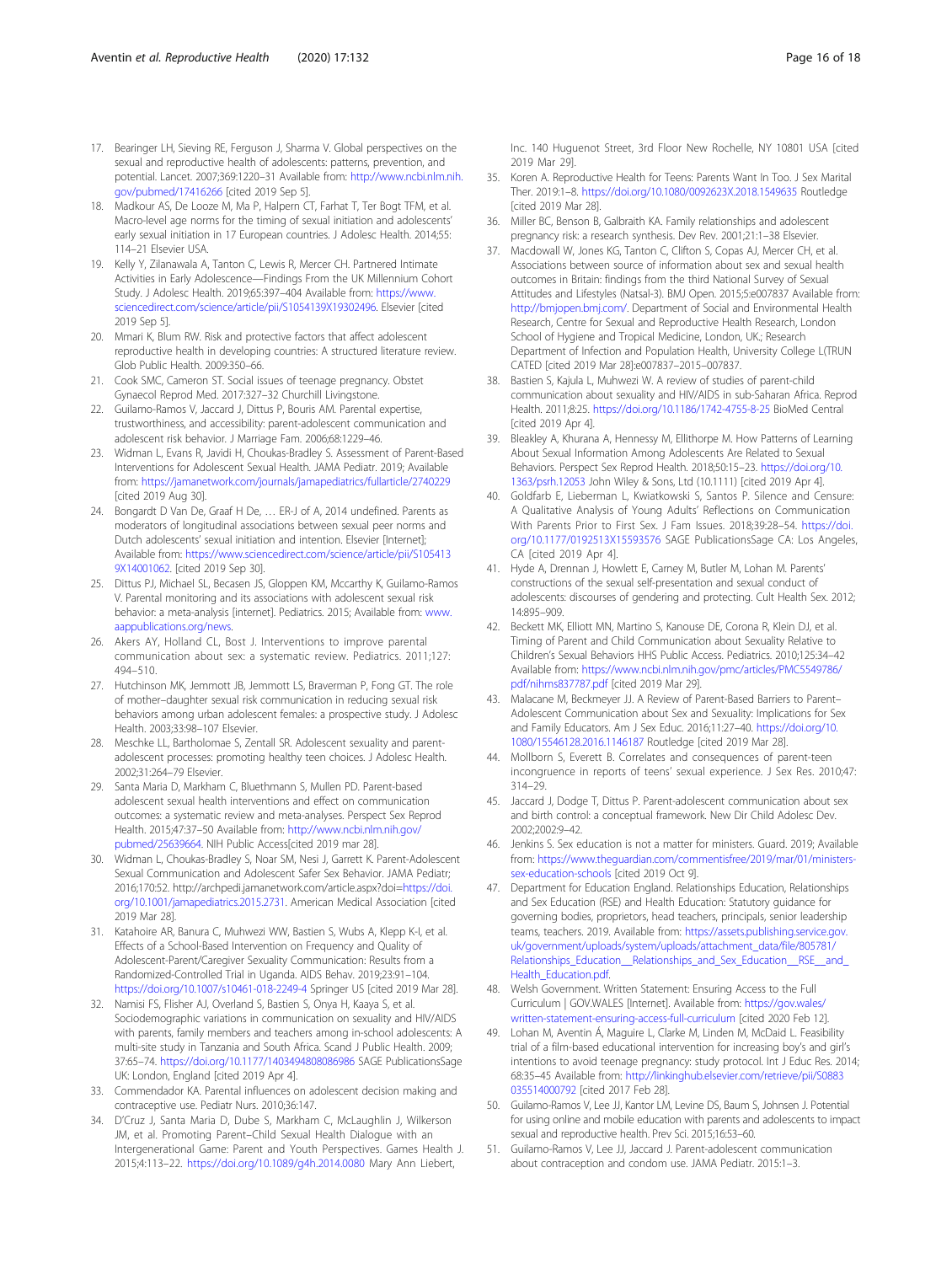- <span id="page-16-0"></span>52. Lohan M, Aventin Á, Clarke M, Curran RM, McDowell C, Agus A, et al. Can teenage men be targeted to prevent teenage pregnancy? A feasibility cluster randomised controlled intervention trial in schools. Prev Sci. 2018;19: 1079–90.
- 53. Flores D, Barroso J. 21st Century Parent–Child Sex Communication in the United States: A Process Review. J Sex Res. 2017;54:532–48. [https://doi.org/](https://doi.org/10.1080/00224499.2016.1267693) [10.1080/00224499.2016.1267693](https://doi.org/10.1080/00224499.2016.1267693) [cited 2019 Apr 4].
- 54. Tanton C, Jones KG, Macdowall W, Clifton S, Mitchell KR, Datta J, et al. Patterns and trends in sources of information about sex among young people in Britain: evidence from three National Surveys of Sexual Attitudes and Lifestyles. BMJ Open. 2015;5:e007834. [https://doi.org/10.1136/bmjopen-](https://doi.org/10.1136/bmjopen-2015-007834)[2015-007834](https://doi.org/10.1136/bmjopen-2015-007834) Research Department of Infection and Population Health, University College London, London, UK.; Research Department of Infection and Population Health, University College London, London, UK.; Centre for Sexual and Reproductive Health Research, L(TRUNCATED [cited 2019 Mar 28]–2015–007834.
- 55. Evans R, Widman L, Kamke K, Stewart JL. Gender Differences in Parents' Communication With Their Adolescent Children about Sexual Risk and Sex-Positive Topics. J Sex Res. 2019:1–12. [https://doi.org/10.1080/00224499.2019.](https://doi.org/10.1080/00224499.2019.1661345) [1661345](https://doi.org/10.1080/00224499.2019.1661345) [cited 2019 Oct 9].
- 56. Bennett C, Harden J, Anstey S. Fathers as sexuality educators: aspirations and realities. An Interpretative Phenomenological Analysis. Sex Educ. 2018; 18:74–89 Routledge.
- 57. Bennett C, Harden J. Sexuality as taboo: using interpretative phenomenological analysis and a Foucauldian lens to explore fathers' practices in talking to their children about puberty, relationships and reproduction. J Res Nurs. 2019;24:22–33. [https://doi.org/10.1177/](https://doi.org/10.1177/1744987118818863) [1744987118818863](https://doi.org/10.1177/1744987118818863) SAGE Publications Ltd [cited 2020 May 28].
- 58. Harris AL, Fantasia HC, Castle CE. Father 2 Son: The Impact of African American Father–Son Sexual Communication on African American Adolescent Sons' Sexual Behaviors. Am J Mens Health. 2019;13 SAGE Publications Inc.
- 59. Morales A, Espada JP, Orgilés M, Escribano S, Johnson BT, Lightfoot M. Interventions to reduce risk for sexually transmitted infections in adolescents: A meta-analysis of trials, 2008–2016. PLoS One. 2018;13: e0199421 Available from: [http://www.ncbi.nlm.nih.gov/pubmed/29953546.](http://www.ncbi.nlm.nih.gov/pubmed/29953546) Public Library of Science [cited 2019 mar 28].
- 60. Pop MV, Rusu AS. The Role of Parents in Shaping and Improving the Sexual Health of Children – Lines of Developing Parental Sexuality Education Programmes. Procedia. 2015;209:395–401 Available from: [https://www.](https://www.sciencedirect.com/science/article/pii/S1877042815055573) [sciencedirect.com/science/article/pii/S1877042815055573.](https://www.sciencedirect.com/science/article/pii/S1877042815055573) Elsevier [cited 2019 Jul 30].
- 61. Gavin LE, Catalano RF, David-Ferdon C, Gloppen KM, Markham CM. A review of positive youth development programs that promote adolescent sexual and reproductive health. J Adolesc Health. 2010;46:S75–91.
- 62. Oringanje C, Meremikwu MM, Eko H, Esu E, Meremikwu A, Ehiri JE. Interventions for preventing unintended pregnancies among adolescents. Cochrane Libr. 2016;4:D005215 Wiley Online Library.
- 63. Shepherd J, Kavanagh J, Picot J, Cooper K, Harden A, Barnet-Page E. The effectiveness and cost-effectiveness of behavioural interventions for the prevention of sexually transmitted infections in young people aged 13–19: a systematic review and economic evaluation. Health Technol Assess. 2010;14:1–230.
- 64. Marsiglio W, Ries A, Sonenstein F, Troccoli K, Whitehead W. It's a guy thing boys young men and teen pregnancy prevention. Washington, DC: National Campaign to Prevent Teen Pregnancy; 2006.
- 65. Hutchinson MK, Wood EB. Reconceptualizing adolescent sexual risk in a parent-based expansion of the theory of planned behavior. J Nurs Scholarsh. 2007;39:141–6. <https://doi.org/10.1111/j.1547-5069.2007.00159.x> John Wiley & Sons, Ltd (10.1111) [cited 2019 Mar 29].
- 66. Bronfenbrenner U. Ecological systems theory. In: Vasta R, editor. Six Theor child Dev Revis Formul Curr issues. London: Jessica Kingsley Publishers; 1992. p. 187–249.
- 67. Renold E, Mcgeeney E. Informing the future sex and relationships education curriculum in Wales; 2017.
- 68. Lohan M, Aventin Á, Maguire L, Curran R, McDowell CC, Agus A, et al. Increasing boys' and girls' intentions to avoid teenage pregnancy: a cluster randomised controlled feasibility trial of an interactive video drama-based intervention in post-primary schools in Northern Ireland. Public Heal Res. 2017;5:1–344 Available from: [https://www.journalslibrary.nihr.ac.uk/phr/phr05](https://www.journalslibrary.nihr.ac.uk/phr/phr05010) [010.](https://www.journalslibrary.nihr.ac.uk/phr/phr05010) NIHR Journals Library [cited 2017 Apr 25].
- 69. Buston K, Wight D, Scott S. Difficulty and Diversity: The context and practice of sex education. Br J Sociol Educ. 2001;22:353–68. [https://doi.org/10.1080/](https://doi.org/10.1080/01425690125134) [01425690125134](https://doi.org/10.1080/01425690125134) Taylor & Francis Group [cited 2019 Jul 30].
- 70. Wooden CL, Anderson FR. Engaging Parents in Reproductive Health Education: Lessons Learned Implementing a Parent Designed, Peer-Led Educational Model for Parents of Preteens. Am J Sex Educ. 2012;7:461–73. <https://doi.org/10.1080/15546128.2012.740963> Taylor & Francis Group [cited 2019 Jul 30].
- 71. Alldred P, Fox N, Kulpa R. Engaging parents with sex and relationship education: A UK primary school case study. Health Educ J. 2016;75:855–68. <https://doi.org/10.1177/0017896916634114> SAGE PublicationsSage UK: London, England [cited 2019 Jul 30].
- 72. Ramchandani K, Akers A, Harding J, Mathew L. Feasibility Pilot of a Clinic-Based Program to Improve Parent-Adolescent Communication About Sex. J Pediatr Adolesc Gynecol. 2016;29:174 Available from: [https://linkinghub.](https://linkinghub.elsevier.com/retrieve/pii/S1083318816000590) [elsevier.com/retrieve/pii/S1083318816000590.](https://linkinghub.elsevier.com/retrieve/pii/S1083318816000590) Elsevier [cited 2019 Jul 30].
- 73. Widman L, Nesi J, Kamke K, Choukas-Bradley S, Stewart JL. Technology-Based Interventions to Reduce Sexually Transmitted Infections and Unintended Pregnancy Among Youth. J Adolesc Health. 2018;62:651–60 Available from: [https://www.jahonline.org/article/S1054-139X\(18\)30089-2/](https://www.jahonline.org/article/S1054-139X(18)30089-2/fulltext) [fulltext](https://www.jahonline.org/article/S1054-139X(18)30089-2/fulltext). Elsevier [cited 2019 Sep 5].
- 74. Guilamo-Ramos V, Benzekri A, Thimm-Kaiser M. Parent-Based Interventions to Affect Adolescent Sexual and Reproductive Health: Reconsidering the Best Evidence vs All Evidence. JAMA Pediatr. 2019:821–3 American Medical Association.
- 75. Evans WD, Davis KC, Ashley OS, Khan M. Effects of media messages on parent-child sexual communication. J Health Commun. 2012;17:498–514.
- 76. Varas-Díaz N, Betancourt-Díaz E, Lozano AJ, Huang L, DiNapoli L, Hanlon A, et al. Testing the Efficacy of a Web-Based Parent-Adolescent Sexual Communication Intervention Among Puerto Ricans. Fam Community Health. 2019;42:30–43 Available from: [http://insights.ovid.com/crossref?an=](http://insights.ovid.com/crossref?an=00003727-201901000-00004) [00003727-201901000-00004](http://insights.ovid.com/crossref?an=00003727-201901000-00004) [cited 2019 Mar 28].
- 77. Villarruel AM, Loveland-Cherry CJ, Ronis DL. Testing the Efficacy of a Computer-Based Parent-Adolescent Sexual Communication Intervention for Latino Parents. Fam Relat. 2010;59:533–43. [https://doi.org/10.1111/j.1741-](https://doi.org/10.1111/j.1741-3729.2010.00621.x) [3729.2010.00621.x](https://doi.org/10.1111/j.1741-3729.2010.00621.x) John Wiley & Sons, Ltd (10.1111) [cited 2019 Mar 29].
- 78. Scull TM, Malik CV, Keefe EM, Schoemann A. Evaluating the Short-term Impact of Media Aware Parent, a Web-based Program for Parents with the Goal of Adolescent Sexual Health Promotion. J Youth Adolesc. 2019; Springer New York LLC.
- 79. Lohan M, Aventin Á, Clarke M, Curran RM, Maguire L, Hunter R, et al. JACK trial protocol: a phase III multicentre cluster randomised controlled trial of a school-based relationship and sexuality education intervention focusing on young male perspectives. BMJ Open. 2018;8:e022128 Available from: [http://](http://www.ncbi.nlm.nih.gov/pubmed/30056390) [www.ncbi.nlm.nih.gov/pubmed/30056390.](http://www.ncbi.nlm.nih.gov/pubmed/30056390) British Medical Journal Publishing Group; [cited 2019 may 24].
- 80. Aventin Á, Lohan M, O'Halloran P, Henderson M, O'Halloran P, Henderson M. Design and development of a film-based intervention about teenage men and unintended pregnancy: applying the Medical Research Council framework in practice. Eval Progr Plan. 2015;49:19–30.
- 81. Braun V, Clarke V. Using thematic analysis in psychology. Qual Res Psychol. 2006;3:77–101 Taylor & Francis.
- 82. Buston K, Wight D, Hart G, Scott S. Implementation of a teacher-delivered sex education programme: obstacles and facilitating factors. Health Educ Res. 2002;17:59–72.
- 83. Alldred P, David M, Smith P. Teachers' views of teaching sex education: pedagogy and models of delivery. J Educ Enq. 2009;4 Available from: [https://](https://ojs.unisa.edu.au/index.php/EDEQ/article/viewFile/533/403) [ojs.unisa.edu.au/index.php/EDEQ/article/viewFile/533/403](https://ojs.unisa.edu.au/index.php/EDEQ/article/viewFile/533/403) [cited 2019 Jul 30].
- 84. Shoemaker KK, Radel J, Tomchek SD, Stegenga K, Bonnel W, Rinner L. Early Adolescent Perceptions Regarding Sources Of Sexual Health Information. 2004. Available from: [https://kuscholarworks.ku.edu/bitstream/handle/1](https://kuscholarworks.ku.edu/bitstream/handle/1808/25874/Shoemaker_ku_0099D_15488_DATA_1.pdf?sequence=1) [808/25874/Shoemaker\\_ku\\_0099D\\_15488\\_DATA\\_1.pdf?sequence=1](https://kuscholarworks.ku.edu/bitstream/handle/1808/25874/Shoemaker_ku_0099D_15488_DATA_1.pdf?sequence=1).
- 85. Pariera KL. Barriers and Prompts to Parent-Child Sexual Communication. J Fam Commun. 2016;16:277–83. [https://doi.org/10.1080/15267431.2016.](https://doi.org/10.1080/15267431.2016.1181068) [1181068](https://doi.org/10.1080/15267431.2016.1181068) Routledge [cited 2019 Apr 4].
- Grossman JM, Sarwar PF, Richer AM, Erkut S. "We Talked About Sex." "No, We Didn't": Exploring Adolescent and Parent Agreement About Sexuality Communication. Am J Sex Educ. 2017;12:343–57. [https://doi.org/10.1080/](https://doi.org/10.1080/15546128.2017.1372829) [15546128.2017.1372829](https://doi.org/10.1080/15546128.2017.1372829) Taylor & Francis [cited 2019 Mar 28].